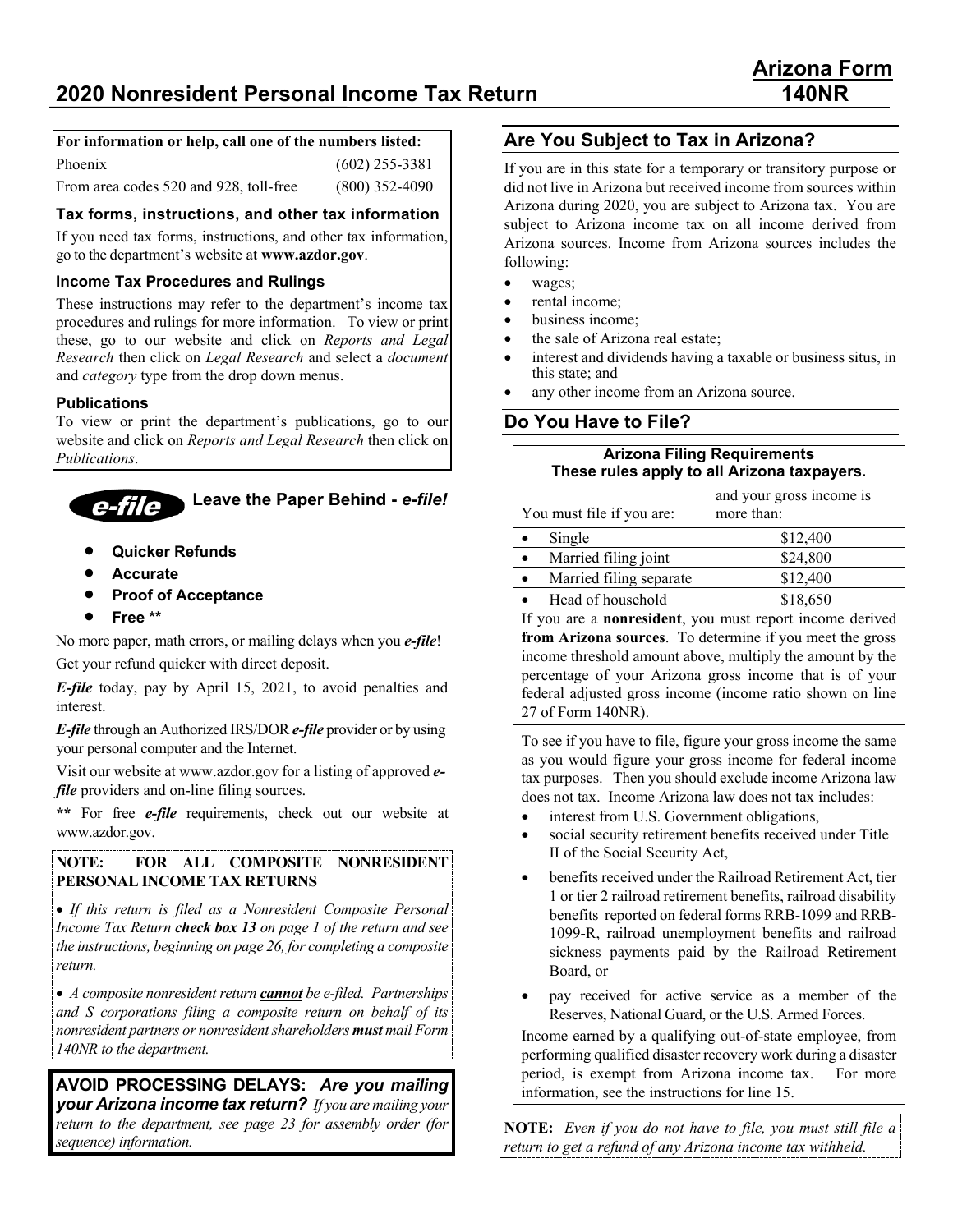## **Do You Have to File if You Are an American Indian?**

You must file if you meet the Arizona filing requirements unless **all** the following apply to you:

- You are an enrolled member of an Indian tribe.
- You live on the reservation established for that tribe.
- You earned **all** of your income on that reservation.

For information on the Arizona tax treatment of American Indians, see the department's ruling, ITR 96-4, *Income Taxation of Indians and Spouses*.

## **Do You Have to File if You Are The Spouse of an American Indian and You Are Not an Enrolled Indian?**

You must file if you meet the Arizona filing requirements. For more information, see the department's ruling, ITR 96-4, *Income Taxation of Indians and Spouses*.

## **Do You Have to File if You Are in the Military?**

**NOTE:** *If you were an Arizona resident when you entered the service, you remain an Arizona resident, no matter where stationed, until you establish a new domicile. For more information, see the instructions under Residency Status*.

You must file if you meet the Arizona filing requirements unless **all** the following apply to you:

- You are an active duty member of the United States armed forces.
- Your only income for the taxable year is pay received for active duty military service.
- There was no Arizona tax withheld from your active duty military pay.

If Arizona tax was withheld from your active duty military pay, you must file an Arizona income tax return to claim any refund you may be due from that withholding.

You must also file an Arizona income tax return if you have any other income besides pay received for active duty military service.

If you are **not** an Arizona resident, but stationed in Arizona, the following applies to you:

- You are not subject to Arizona income tax on your military pay.
- You must report any other income you earn in Arizona. Use Form 140NR, *Nonresident Personal Income Tax Return*, to report this income.

To find out more, see the department's publication, Pub. 704, *Taxpayers in the Military*.

## **If You Included Your Child's Unearned Income on Your Federal Return, Does Your Child Have To File An Arizona Return?**

No. In this case, the child should not file an Arizona return. The parent must include that same income in his or her Arizona taxable income.

## **Determining Residency Status**

If you are not sure if you are an Arizona resident for state income tax purposes, we may be able to help. For more information, see the department's procedure, ITP 92-1, *Procedure For Determining Residency Status*.

## **Residents**

You are a resident of Arizona if your domicile is in Arizona. Domicile is the place where you have your permanent home. It is where you intend to return if you are living or working temporarily in another state or country. If you leave Arizona for a temporary period, you are still an Arizona resident while gone. A resident is subject to tax on all income no matter where the resident earns the income.

If you are a full year resident, you **must** file Arizona Form 140, Form 140A, or Form 140EZ.

## **Part-Year Residents**

If you are a part-year resident, you must file Arizona Form 140PY, *Part-Year Resident Personal Income Tax Return*. You are a part-year resident if you did **either** of the following during 2020:

- You moved into Arizona with the intent of becoming a resident.
- You moved out of Arizona with the intent of giving up your Arizona residency.

## **Nonresidents**

If you are a nonresident, you must file Arizona Form 140NR, *Nonresident Personal Income Tax Return.*

## **What if a Taxpayer Died?**

If a taxpayer died before filing a return for 2020, the taxpayer's spouse or personal representative may have to file and sign a return for that taxpayer. A personal representative can be an executor, administrator, or anyone who is in charge of the deceased taxpayer's property.

If the deceased taxpayer did not have to file a return but had tax withheld, a return must be filed to get a refund.

The person who files the return should use the form the taxpayer would have used. The person who files the return should print the word "deceased" after the decedent's name. Also, enter the date of death after the decedent's name.

If your spouse died in 2020 and you did not remarry in 2020 or if your spouse died in 2021 before filing a return for 2020, you may file a joint return. If your spouse died in 2020, the joint return should show your spouse's 2020 income before death and your income for all of 2020. If your spouse died in 2021, before filing the 2020 return, the joint return should show all of your income and all of your spouse's income for 2020. Print "Filing as surviving spouse" in the area where you sign the return. If someone else is the personal representative, he or she must also sign the return.

## **Are any Other Returns Required?**

You may also have to file a fiduciary income tax return (Form 141AZ). For details about filing a fiduciary income tax return, call the department at (602) 255-3381.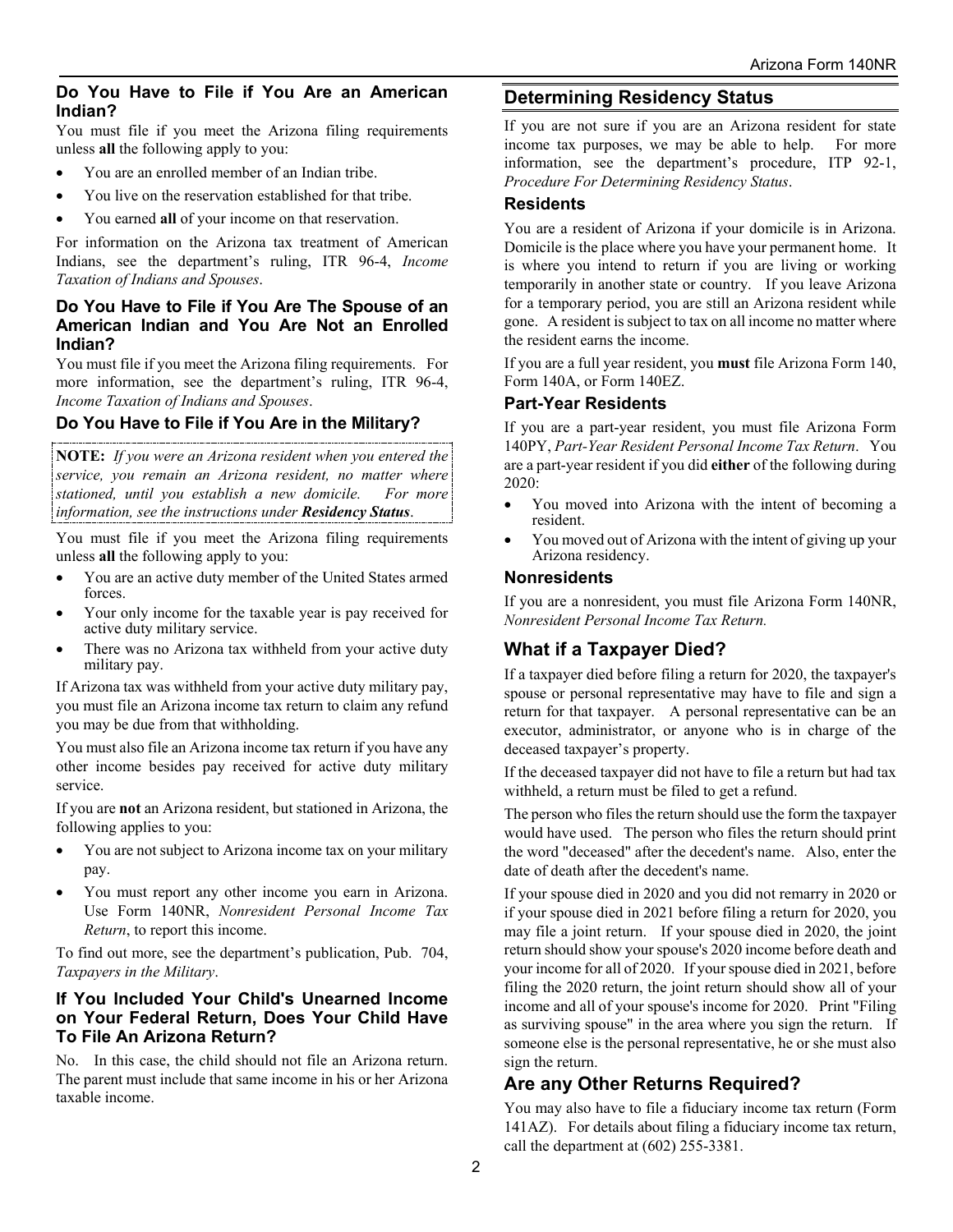## **Claiming a Refund for a Deceased Taxpayer**

If you are claiming a refund for a deceased taxpayer, you **must** complete Arizona Form 131, *Claim for Refund on Behalf of Deceased Taxpayer*. Place the completed Form 131 on top of the **front** of the return.

## **What are the Filing Dates and Penalties?**

## **When Should You File?**

Your 2020 calendar year tax return is due no later than midnight, April 15, 2021. File your return as soon as you can after January 1, 2021, but no later than April 15, 2021.

If you are a fiscal year filer, your return is due on the 15th day of the fourth month following the close of your fiscal tax year.

## **What if You Cannot File on Time?**

You may request an extension if you know you will not be able to file on time.

**NOTE:** *An extension does not extend the time to pay your income tax. See the instructions for Arizona Form 204.*

## **To get a filing extension, you can either**

- Apply for a state extension (Arizona Form 204). To apply for a state extension, file Form 204 by April 15, 2021. See Form 204 for details. You do not have to include a copy of the extension with your return when you file, but make sure that you check box **82F** (above your name) on page 1 of the return. If you must make a payment, use Arizona Form 204, or visit www.AZTaxes.gov to make an electronic payment.
- Use your federal extension (federal Form 4868). File your Arizona return by the same due date. You do not have to include a copy of your federal extension with your return, but make sure that you check box **82F** (above your name) on page 1 of the return.

## **When Should You File if You Are a Nonresident Alien?**

The due date for your Arizona return is not the same as the due date for your federal return. Your Arizona return is due by April 15, 2021, even though your federal return is due on June 15, 2021. If you want to file your Arizona return after April 15, 2021, you must ask for a filing extension. You must file this request by April 15, 2021. Arizona will allow up to a 6-month extension. This will allow you to file your return by October 15, 2021. See Form 204 for extension filing details.

If you have a federal 6-month extension, you can file your Arizona return under that extension. If you file using your federal extension, Arizona will also allow you an extra 6 months.

Because we will allow only 6 months, the due date for your Arizona return is not the same as the due date for your federal return. In this case, your Arizona return will be due by October 15, 2021, even though your federal return will not be due until December 15, 2021. If you file your 2020 Arizona calendar year return after October 15, 2021, your return will be late.

If you are a fiscal year filer, your return is due on the 15th day of the fourth month following the close of your fiscal year.

## **What if you File or Pay late?**

If you file or pay late, we will charge you interest and penalties on the amount you owe. If the U.S. Post Office postmarks your 2020 calendar year return by April 15, 2021, your return will not be late. You may also use certain private delivery services designated by the Internal Revenue Service (IRS) to meet the "timely mailing as timely filed" rule. For more information, see "*Mailing Your Return"* at the end of these instructions.

## **Late Filing Penalty**

If you file late, we will charge you a late filing penalty. This penalty is 4½% (.045) of the tax required to be shown on the return for each month or fraction of a month the return is late. This penalty cannot exceed 25% (.25) of the tax found to be remaining due.

## **Late Payment Penalty**

If you pay your tax late, we will charge you a late payment penalty. This penalty is  $\frac{1}{2}$  of 1% (.005) of the amount shown as tax for each month or fraction of a month for which the failure continues. We charge this penalty from the original due date of the return until the date you pay the tax. This penalty cannot exceed a total of 10% (.10) of the unpaid tax.

## **Extension Underpayment Penalty**

If you file your return under an extension, you must pay 90% (.90) of the tax shown on your return by the return's original due date. If you do not pay this amount, we will charge you a penalty. This penalty is  $\frac{1}{2}$  of 1% (.005) of the tax not paid for each 30 day period or fraction of a 30 day period. We charge this penalty from the original due date of the return until the date you pay the tax. This penalty cannot exceed 25% (.25) of the unpaid tax. If we charge you the extension underpayment penalty, we will not charge you the late payment penalty under Arizona Revised Statutes (A.R.S.) § 42-1125(D).

**NOTE:** *If you are subject to two or more of the above penalties, the total cannot exceed 25%.*

## **Interest**

We charge interest on any tax not paid by the due date. We will charge you interest even if you have an extension. If you have an extension, we will charge you interest from the original due date until the date you pay the tax. The Arizona interest rate is the same as the federal rate.

## **When Should You Amend a Return?**

If you need to make changes to your return after you have filed, **do not** file a new return using Form 140NR. You must file Arizona Form 140X, *Individual Amended Income Tax Return*. File your amended return after your original return has processed. Generally, you have four years to amend a return to claim a refund.

If you amend your federal return for any year, you must also file an Arizona Form 140X for that year.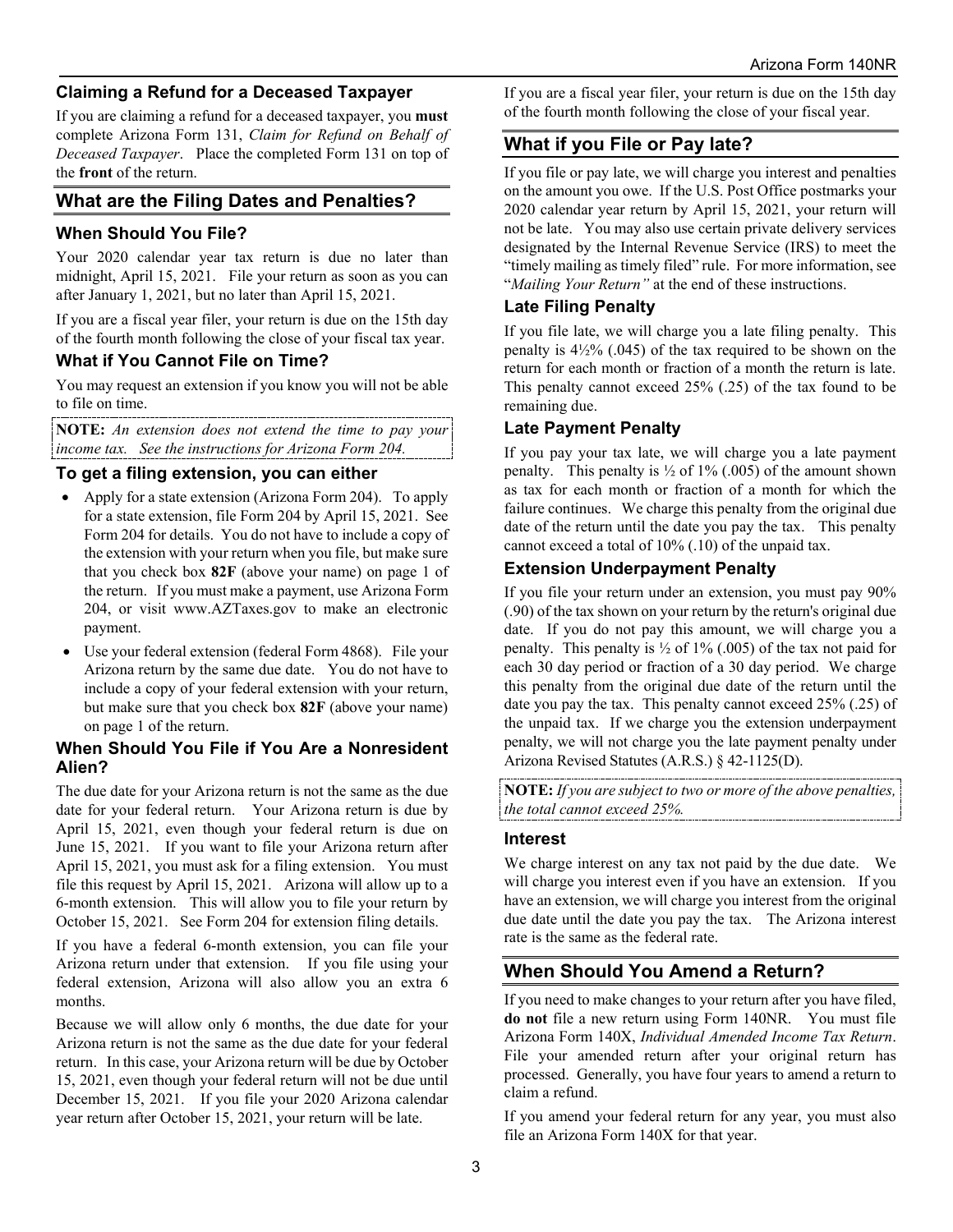If the IRS makes a change to your federal taxable income for any year, you must report that change to Arizona. You must file Form 140X within 90 days of the final determination of the IRS. You may use one of the following two options to report this change.

## **Option 1**

You may file a Form 140X for that year. If you choose this option, you must amend and mail your Arizona return within 90 days of the final determination of the IRS. Include a complete copy of the federal notice with your Form 140X.

## **Option 2**

You may file a copy of the final federal notice with the department within 90 days of the final determination of the IRS. If you choose this option, you must include a statement in which you must:

1. Request that the department recompute your tax.

2. Indicate if you agree or disagree with the federal notice.

If you do not agree with the federal notice, you must also include any documents that show why you do not agree. If you choose option 2, mail the federal notice and any other documents to:

Individual Income Audit Arizona Department of Revenue PO Box 29084 Phoenix, AZ 85038-9084

**Do You Need to Make Arizona Estimated Payments in 2021**?

| You must make Arizona estimated income tax payments |                     |                    |  |  |  |
|-----------------------------------------------------|---------------------|--------------------|--|--|--|
| during 2021 if:                                     |                     |                    |  |  |  |
|                                                     | <b>AND</b>          | AND                |  |  |  |
| Your filing                                         | your Arizona gross  | your Arizona gross |  |  |  |
| status is:                                          | income for 2020 was | income for 2021 is |  |  |  |
|                                                     | greater than:       | greater than:      |  |  |  |
| Married                                             |                     |                    |  |  |  |
| Filing Joint                                        | \$150,000           | \$150,000          |  |  |  |
| Single                                              | \$75,000            | \$75,000           |  |  |  |
| Head of                                             |                     |                    |  |  |  |
| Household                                           | \$75,000            | \$75,000           |  |  |  |
| Married                                             |                     |                    |  |  |  |
| Filing                                              |                     |                    |  |  |  |
| Separate                                            | 75,000<br>S.        | \$75,000           |  |  |  |

If you met the income threshold for 2020, you must make estimated payments during 2021 unless you are sure you will not meet the threshold for 2021. As a nonresident, your Arizona gross income is that part of your federal adjusted gross income derived from Arizona sources. Your Arizona gross income is on line 26 of the 2020 Form 140NR.

Use the worksheet for Arizona Form 140ES to figure how much your payments should be. For more information about making estimated payments, see the department's publication, Pub. 012, *Arizona Individual Estimated Income Tax Payments.*

## **What if You Make Your Estimated Payments Late?**

We will charge you a penalty if you are late or if you fail to make any required payments. See Arizona Form 221.

## **Can You Make Estimated Payments Even if You Do Not Have To?**

If you do not have to make Arizona estimated income tax payments, you may still choose to make them. For details, see Arizona Form 140ES.

## **Line-by-Line Instructions**

## **Tips for Preparing Your Return**

- You must complete your federal return before you can start your Arizona return.
- Make sure that you enter your Social Security Number (SSN) on your return.
- Complete your return using black ink.
- You must round dollar amounts to the nearest whole dollar. If 50 cents or more, round up to the next dollar. If less than 50 cents, round down. Do not enter cents.
- If you are mailing your return, see page 23 for assembly order.
- Make sure you include your daytime telephone number.
- If filing a fiscal year return, fill in the period covered.

## **Entering Your Name, Address, and SSN**



## **Lines 1, 2, and 3 -**

**NOTE:** *Make sure that you enter your SSN on the appropriate line and your SSN is correct. If you are filing a joint return, also make sure that you enter your SSNs in the same order every year.* 

Enter your name, address, and SSN in the space provided. If you are filing a joint return, enter your SSNs in the same order as your first names. If your name appears first on the return, make sure your SSN is the first number listed.

If you are married filing separately, enter your name and SSN on the first line 1. Then enter your spouse's name and SSN on the second line 1.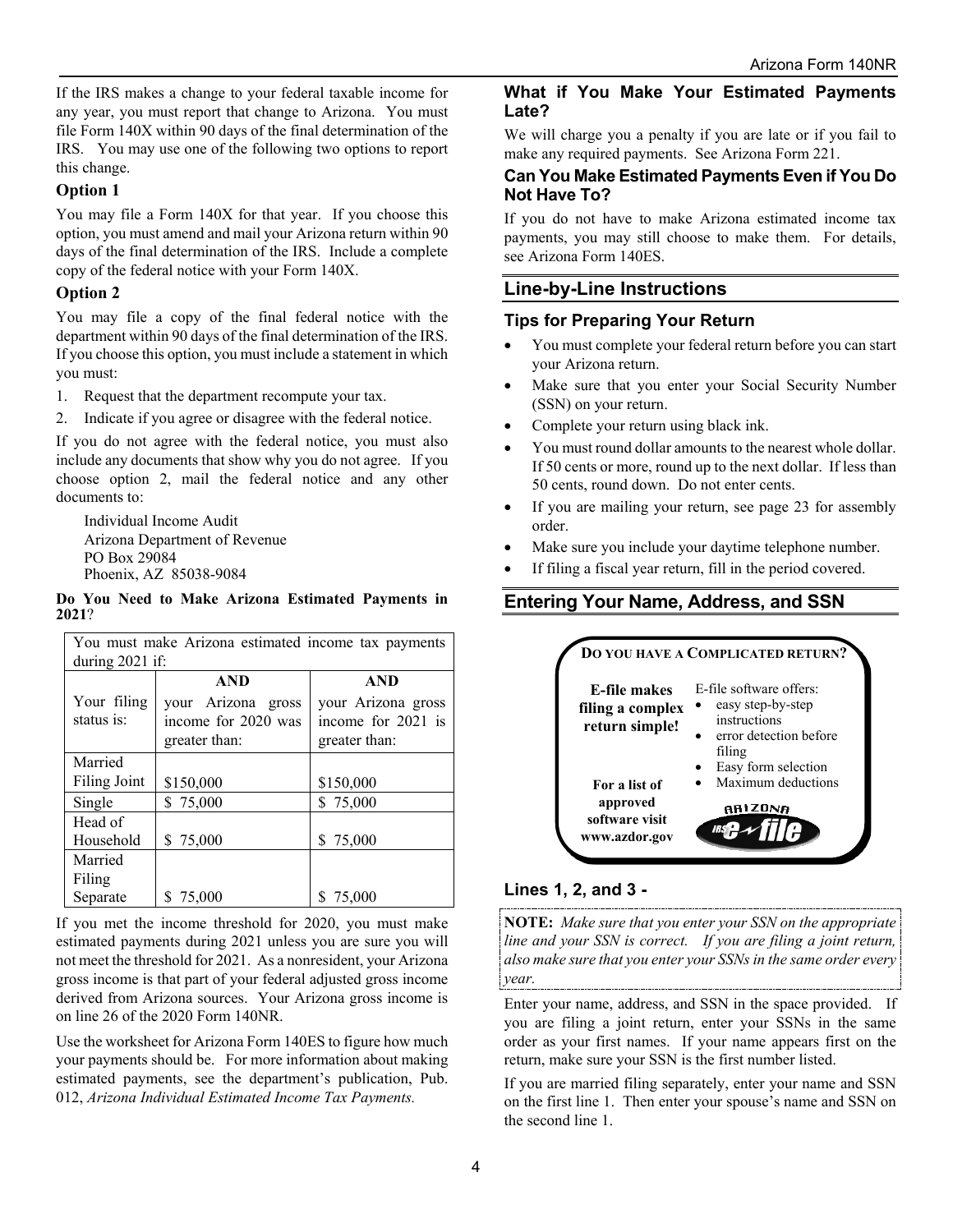If you are a nonresident of the United States or a resident alien who does not have an SSN, use the individual taxpayer identification number (ITIN) the IRS issued to you.

Make sure that you enter your SSN on your return. Make sure that all SSNs are clear and correct. You may be subject to a penalty if you fail to include your SSN. It will take longer to process your return if SSNs are missing, incorrect, or unclear.

**NOTE:** *If a partnership or S corporation files a composite return on behalf of its nonresident partners or shareholders, the entity filing the return should enter its EIN in place of the SSN. For example if the entity's EIN is 98-7654321, the entity would enter its EIN as 987-65-4321.* 

Use your current home address. The department will mail your refund to, or correspond with, you at that address.

For a deceased taxpayer, see page 2 of these instructions.

## **Foreign Addresses**

If you have a foreign address, enter the information in the following order: city, province or state, and country. Follow the country's practice for entering the postal code. Do not abbreviate the country name.

## **Last Names Used in Last 4 Prior Years**

If the last name that you or your spouse are using on this return is not the same as the last name you or your spouse used on returns filed for the last 4 years, enter any other last name(s) that you or your spouse used when filing your return during that period.

## **Identification Numbers for Paid Preparers**

If you pay someone else to prepare your return, that person must also include an identification number where requested.

A paid preparer may use any of the following:

- his or her PTIN.
- his or her SSN, or
- the EIN for the business.

A paid preparer who fails to include the proper identification number may be subject to a penalty.

## **Determining Your Filing Status**

The filing status that you use on your Arizona return may be different from that used on your federal return.

Use this section to determine your filing status. Check the correct box (4 through 7) on the front of Form 140NR.

If you qualify as married for federal purposes, you qualify as married for Arizona purposes and must file using the status of either married filing joint or married filing separate.

If you are single you must file as single or if qualified you may file as head of household (see the instructions for box 5).

## **Box 4 - Married Filing Joint Return**

If you are married and filing a joint return, check box 4.

You may file a joint return if you were married as of December 31, 2020. It does not matter whether or not you were living with your spouse. You may file a joint return, even if you and your spouse filed separate federal returns.

You may file a joint return if your spouse died during 2020 and you did not remarry in 2020. See page 2 of these instructions for details.

If you are married to an Arizona full year resident, you may file a joint return with your Arizona resident spouse. If filing a joint return with your Arizona resident spouse, you must use Form 140NR.

**NOTE:** *For help on filing a joint return with your full-year resident spouse, see the department's ruling, ITR 14-1,* Filing a Joint Tax Return When a Resident Spouse is Married to a Part-Year Resident or Nonresident.

## **Box 4a - Injured Spouse Protection of Joint Overpayment**

Check box 4a *only* if you and your spouse are filing a joint return and you or your spouse qualify as an injured spouse and are requesting protection from application of any joint overpayment against the other spouse's delinquencies or debts.

**NOTE:** *You cannot use Form 203 to request protection from offset for past-due federal taxes. You must contact the IRS*.

You **must** complete Arizona Form 203, *Request for Injured Spouse Protection from Application of Joint Overpayment Against Spouse's Delinquencies and Debts,* and include that form with your tax return, when filed. Place the completed form on top of your income tax return. For more information, see the instructions for Form 203.

## **Box 5 - Head of Household Return**

If you are filing as a head of household, check box 5. Enter the name of the qualifying child or dependent in the space provided. You may file as head of household on your Arizona return, only if one of the following applies:

- You qualify to file as head of household on your federal return; or
- You qualify to file as a qualifying widow or widower on your federal return.

## **Box 6 - Married Filing Separate Return**

If you are filing a separate return, check box 6 and enter your spouse's name and SSN on the second line 1.

If you were married as of December 31, 2020, you may choose to file a separate return. You may file a separate return, even if you and your spouse filed a joint federal return.

Arizona is a community property state. If you file a separate return, you must figure how much income to report using community property laws. If one spouse is a resident and the other spouse is not, special rules apply when filing a separate return.

For more information on how to report income in this case, see the department's ruling, ITR 93-20, *Income Reporting Requirements of Resident and Nonresident Spouses Who File Separate Arizona Individual Income Tax Return*s; and the department's publication, Pub. 200, *Income Tax Issues Affecting Married and Divorced Taxpayers*.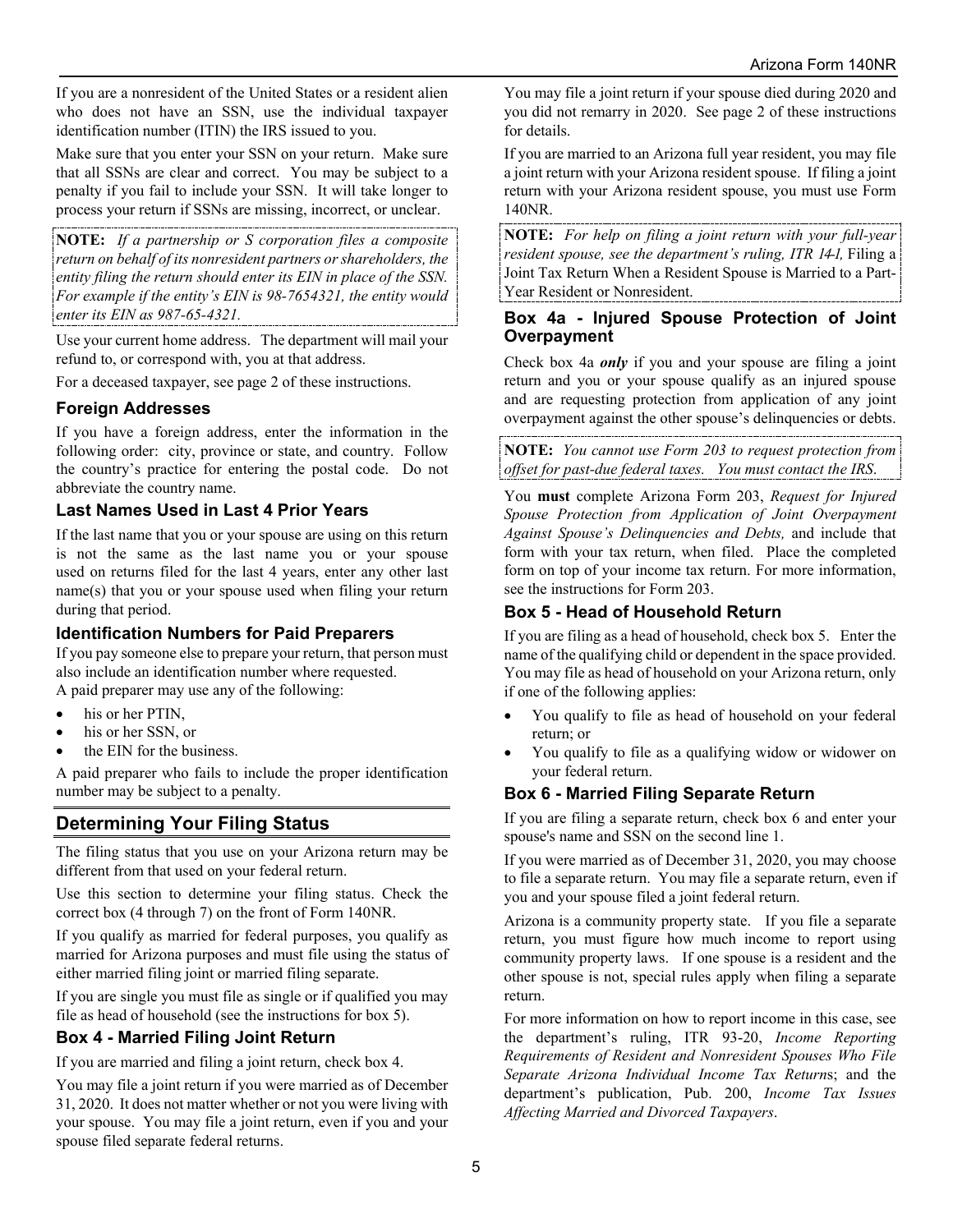**NOTE:** *In some cases, you may treat community income as separate income. For more information on when you may treat community income as separate income, see the department's ruling, 93-22,* When Community Income May Be Treated as Separate Income.

## **Box 7 - Single Return**

If you are filing as single, check box 7.

Use this filing status if you were single on December 31, 2020. You are single if any of the following apply to you:

- You have never been married.
- You are legally separated under a decree of divorce or of separate maintenance.
- You were widowed before January 1, 2020, and you did not remarry in 2020, and you do not qualify to file as a qualifying widow or widower with dependent children on your federal return.

**NOTE:** *If you got divorced during the year, see the department's ruling, ITR 14-2,* Reporting Income, Deductions, Exemptions, and Withholding for Divorced Individuals for the Year of Divorce*; and publication, Pub. 200,* Income Tax Issues Affecting Married and Divorced Taxpayers.

## **Exemptions - Boxes 8 and 9**

Enter the number of exemptions you are claiming in boxes 8 and 9. **Do not put a check mark**. You may lose the exemption if you put a checkmark in these boxes.

## **Box 8 - Age 65 or Over**

**NOTE:** *If a taxpayer's 65th birthday was January 1, 2021 (born 1/1/56), that person is considered to be age 65 at the end of 2020 for federal income tax purposes and likewise for Arizona income tax purposes.*

- If you are single or filing as head of household, enter "1" in box 8 if you were 65 or older in 2020 and not claimed as a dependent by another taxpayer.
- If you are married filing a joint return, enter "1" in box 8 if you were 65 or older and not claimed as a dependent by another taxpayer or your spouse was 65 or older in 2020 and not claimed as a dependent by another taxpayer. Enter "2" in box 8 if both you and your spouse were 65 or older in 2020 and neither of you are claimed as a dependent by another taxpayer.
- If you are married and filing a separate return, enter "1" in box 8 if you were 65 or older and not claimed by another taxpayer. You cannot take an exemption for your spouse. Your spouse, if 65 or older and not claimed by another taxpayer, may take this exemption on his/her own separate return.

## **Box 9 - Blind**

If you or your spouse were partially blind as of December 31, 2020, you must get a statement certified by your eye doctor or registered optometrist that:

• You cannot see better than 20/200 in your better eye with glasses or contact lenses.

• Your field of vision is 20 degrees or less.

If your eye condition is not likely to improve beyond the conditions listed above, you can get a statement certified by your eye doctor or registered optometrist to that effect instead. You must keep the statement for your records.

- If you are single or filing as head of household, enter "1" in box 9 if you are totally or partially blind.
- If you are married filing a joint return, enter "1" in box 9 if you **or** your spouse is totally or partially blind. Enter "2" in box 9 if both you **and** your spouse are totally or partially blind.
- If you are married and filing a separate return, you may take an exemption for yourself if you are totally or partially blind. You may only claim an exemption for your spouse if (1) your spouse is totally or partially blind, (2) has no Arizona adjusted gross income for calendar year, and (3) is not the dependent of another taxpayer.

Enter "1" in box 9 if you are totally or partially blind **or** your spouse is totally or partially blind **and** your spouse meets the above criteria.

Enter "2" in box 9 if you are totally or partially blind and your spouse is totally or partially blind and your spouse meets the above criteria.

## **Dependents - Boxes 10a and 10b**

## *Repeal of Arizona's dependent deduction for taxable years beginning from and after December 31, 2018.*

Arizona's 2019 legislation amended A.R.S. § 43-1023 repealing the deduction for a taxpayer's dependent for taxable years beginning from and after December 31, 2018.

## *Enactment of Arizona's Dependent Tax Credit for taxable years beginning from and after December 31, 2018.*

This legislation also enacted A.R.S. § 1073.01 establishing a *Dependent Tax Credit* for taxpayers claiming the following individuals:

- dependents under the age of 17; and
- dependents age 17 and older.
- *The Dependent Tax Credit is claimed on page 2, line 59.*

## **Boxes 10a and 10b**

Boxes 10a and 10b identify the *number* of your qualifying dependents that are either under the age of 17 (box 10a) or age 17 and over (box 10b). This information is used to compute the allowable Dependent Tax Credit.

## **Lines 10c through 10f**

You must complete the dependent information section (lines 10c through 10f on page 1 (and Part 1 on page 4, if more space is needed) for each person counted in either box 10a or 10b. **Be sure to check the box on page 1 indicating you are completing page 4.** 

You may claim only those individuals that qualify as your dependent for federal purposes. For each qualifying individual, enter the following information: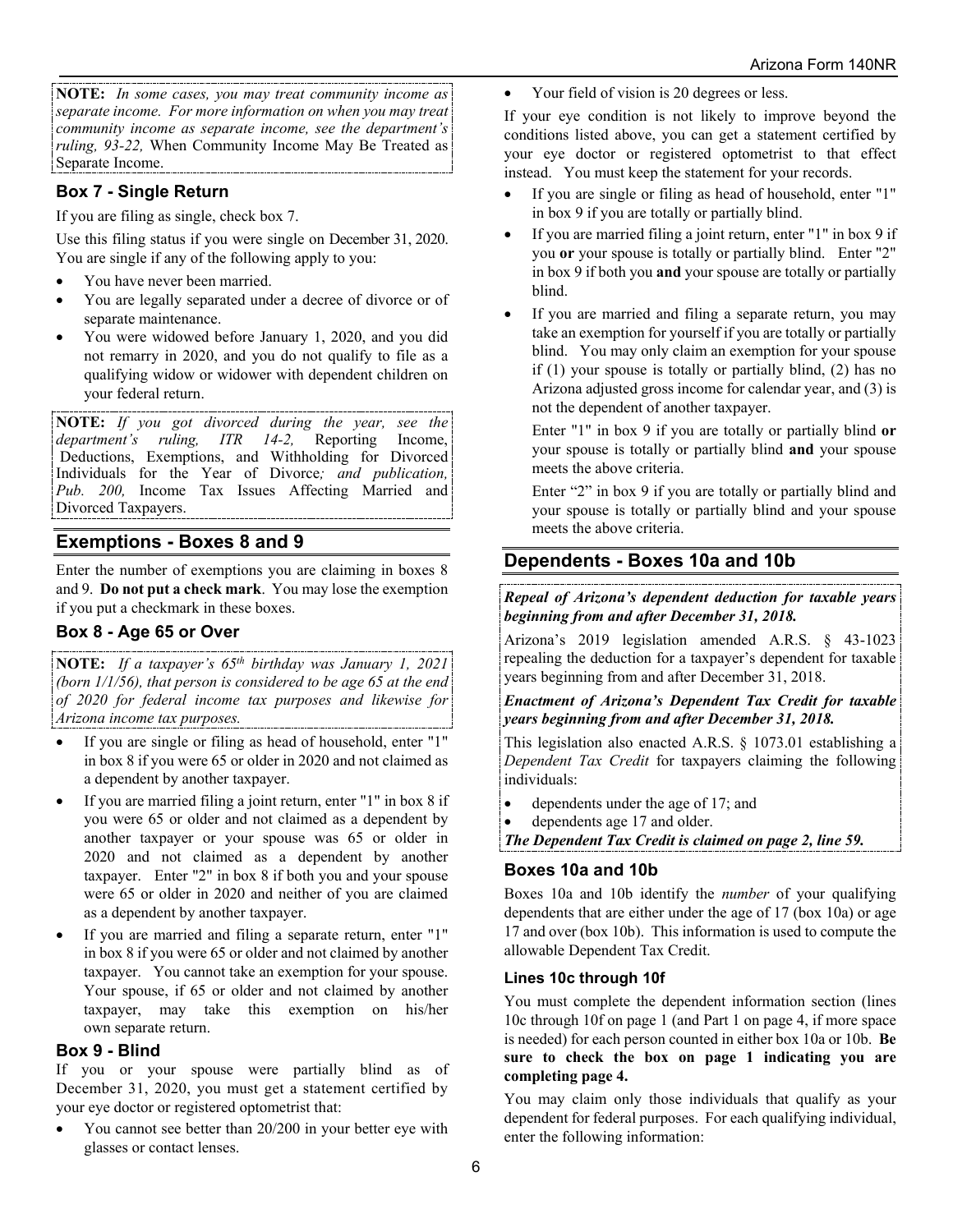- a) first and last name;
- b) social security number;
- c) relationship to taxpayer;
- d) the number of months this person lived in your home;

**Temporary absences:** Your child or dependent is considered to have lived with you during periods of time when temporarily absent due to special circumstances such as: illness; education; business; or vacation. Your child is also considered to have lived with you during any required hospital stay following birth, as long as the child would have lived with you during that time but for the hospitalization.

- e) check box 1 (for box 10a) if this person is under the age of 17 or
	- check box 2 (for box 10b) if this person is age 17 or over; *and*
- f) check the box if you did not claim this person on your federal return due to educational credits.

**NOTE:** *If you did not claim a dependent who is a student on your federal return in order to allow the student to claim a federal education credit on the student's federal return, you may still claim the dependent on your Arizona return.* 

*For more information, see the department's ruling, ITR 05-2,* Will Arizona Allow a Dependent Exemption When a Taxpayer Does Not Claim Federal Exemption in Order to Claim the Education Credit?

**You may lose the dependent tax credit if you do not furnish this information. Enter the total number of dependents in box 10a and 10b.**

## **Reporting Your Residency Status**

Check the appropriate box (11 through 13). Check only one box.

## **Box 11 - Nonresident**

Check box 11, if you were not an Arizona resident during 2020, and were not on active military duty in Arizona.

#### **Box 12 - Nonresident Active Military**

Check box 12, if you were a nonresident on active duty military assignment in Arizona during 2020.

## **Box 13 - Composite Return**

Check box 13, if this is a composite return filed by a Partnership on behalf of its nonresident partners or an S corporation on behalf of its nonresident shareholders.

For a list of qualifications and additional information on filing an Arizona composite nonresident income tax return, see the department's ruling, ITR 16-2, *Composite Individual Income Tax Returns.*

**IMPORTANT – SPECIAL INSTRUCTIONS FOR COMPOSITE RETURNS:** *Go to page 26 to complete a composite nonresident personal income tax return.*

## **Determining Arizona Income**

## **Line 14 - Spouse of Active Duty Military Member**

Check the box on line 14 if married and you are the spouse of an active duty military member and you qualify for relief under the Military Spouses Residency Relief Act. For information about who qualifies for relief, see the department's publication, Pub. 705, *Spouses of Active Duty Military Members*.

**Use lines 15 through 27** to determine what portion of your total income is taxable by Arizona.

**NOTE:** *If you are unable to determine the proper line to use, please call one of the numbers listed on page 1.*

## **FEDERAL Column**

Enter the actual amounts shown on your 2020 federal income tax return in the FEDERAL column. Complete lines 15 through 25. Line 25 should equal the federal adjusted gross income shown on your 2020 federal Form 1040 or Form 1040NR.

## **ARIZONA Column**

Enter that portion of your federal income received from Arizona sources in the ARIZONA column. Such income includes wages earned in Arizona, Arizona rental and business income, and gains on the sale of Arizona property.

**NOTE:** *If you are filing a joint return with your full year resident spouse, you must enter your Arizona source income in the ARIZONA column and your spouse must enter all income from all sources in the ARIZONA column. For details, see the department's ruling, ITR 14-1,* Filing a Joint Tax Return When a Resident Spouse is Married to a Part-Year Resident or Nonresident

The Tax Reform Act of 1986 limits the amount of losses that you may deduct from passive activities. A passive activity is one that involves the conduct of any trade or business in which the taxpayer does not materially participate.

As a nonresident, your Arizona gross income may include some of these losses. You may consider only those passive losses that arose from Arizona sources. Your 2020 Arizona gross income can include only Arizona source losses you used on your 2020 federal return.

## **Lines 15 through 24 – Arizona column**

The following line-by-line instructions apply to the ARIZONA column.

## **Line 15 - Wages, Salaries, Tips, etc.**

Enter all amounts received for services performed in Arizona.

Income earned by a qualifying out-of-state employee, from performing qualified disaster recovery work during a disaster period, is exempt from Arizona income tax. Exclude this income from line 15 in the Arizona column.

For the purpose of this exemption, a qualifying out-of-state employee is an Arizona nonresident individual who is temporarily in Arizona to solely perform qualified disaster recovery work during a disaster period. For more information, see the department's publication, Pub. 720.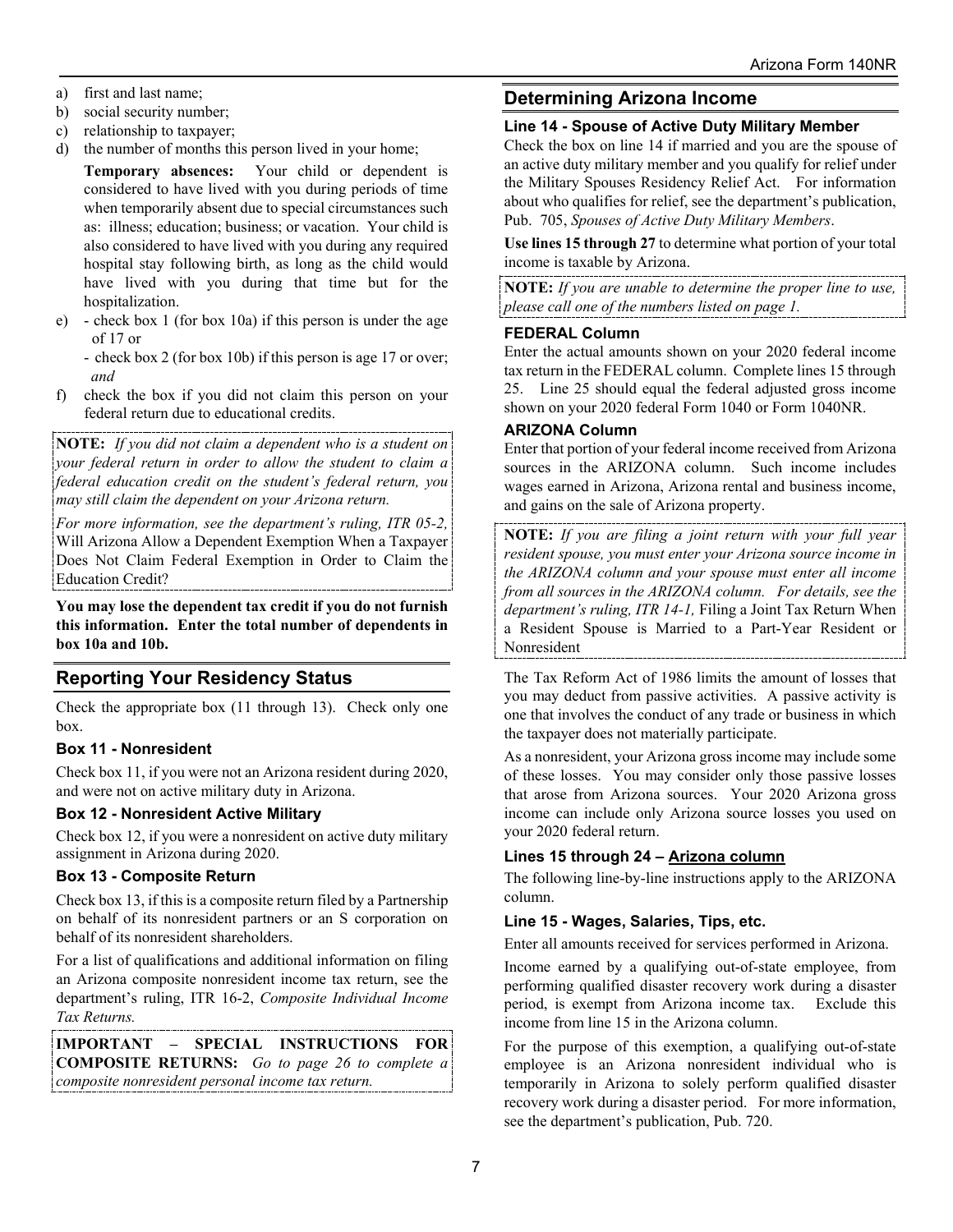**NOTE: Active Duty Military Members** *- Do not include active duty military pay unless the active duty military member is an Arizona resident filing a joint return with his or her Arizona nonresident spouse on Form 140NR. If you are an Arizona resident active duty military member including military pay on line 15 in the "ARIZONA" column, also include that amount in the amount entered as an "Other Subtraction From Income" on page 2, line 45.* 

**NOTE: Spouses of Active Duty Military Members***If you are the spouse of an active duty military and you qualify for relief under the Military Spouses Residency Relief Act, do not enter any wages, salaries or tips you earned during the taxable year for services performed in Arizona.*

## **Line 16 - Interest**

If you have an Arizona business, enter only interest (including U.S. Government interest) you earned on accounts pledged as collateral. Also, enter your distributive share of interest from a partnership doing business in Arizona or an S corporation doing business in Arizona. Do **not** include any other interest income, even if it was earned in Arizona banks.

## **Line 17 - Dividends**

If you have an Arizona business, enter only those dividends earned on stocks pledged as collateral, including dividends from small business corporations. Also, enter your distributive share of dividend income from a partnership doing business in Arizona or an S corporation doing business in Arizona. Do **not** include any other dividend income.

## **Line 18 - Arizona Income Tax Refunds**

Enter the amount of Arizona income tax refunds received in 2020 that you included in your federal adjusted gross income.

## **Line 19 - Business Income or (Loss)**

Enter income or (loss) from Arizona businesses.

Income earned by a nonresident, who is a sole owner of a qualifying out-of-state business, from performing qualified disaster recovery work during a disaster period, is exempt from Arizona income tax. Exclude this income from line 19 in the Arizona column.

For the purpose of this exemption, a qualifying out-of-state business is a business that is temporarily in Arizona to solely perform qualified disaster recovery work during a disaster period. For more information, see the department's publication, Pub. 720, *Disaster Recovery Tax Relief*.

## **Line 20 - Gains or (Losses)**

*Enter gains or (losses) on sales of Arizona sourced property.*  Enter the total Arizona sourced net capital gain or (loss) used to determine the amount reported on the *Capital Gain or (Loss)* line on page 1 of your federal return. This amount should be reported in your federal adjusted gross income.

**NOTE:** *If you reported the maximum allowable net capital (loss) for the current taxable year on your federal return, enter the total amount of Arizona sourced loss used to compute the net capital loss claimed on your federal return.*

*For example:* A single taxpayer has a \$3,000 capital gain from property in State XYZ and a (\$7,000) capital (loss) from property in Arizona resulting in a (\$4,000) net federal capital loss.  $[$3,000 \text{ gain} - ($7,000 \text{ loss}) = ($4,000 \text{ net loss})]$ 

Because taxpayer is limited to claiming a loss in the amount of (\$3,000) on the federal tax return, the taxpayer must carryforward the remaining amount of the loss (\$1,000), for federal purposes.  $[(\$4,000 \text{ actual loss}) - \$3,000 \text{ limit} = (\$1,000$ loss carryforward)]

- For the current tax year: the Arizona nonresident taxpayer would enter the loss actually used, (\$6,000), on line 20 of the Arizona column.  $[(\$7,000) - (\$1,000 \text{ carryforward}) =$ (\$6,000)].
- In the year the carryforward amount is used for federal purposes, assuming taxpayer has no other gains or (losses), the taxpayer would enter the remaining Arizona sourced capital loss (\$1,000) on line 20, of the Arizona column.

## **Line 21 - Rents, etc.**

Enter the following income on line 21.

- Rent or royalty income earned on Arizona properties.
- Income from Form 141AZ Schedule K-1(NR), line 2, from estates or trusts.
- Income or (loss) from Schedule(s) K-1(NR) from Arizona partnerships (Arizona Form 165), or small business corporations (Arizona Form 120S).

### **Line 22 - Other Income Reported on Your Federal Return**

Enter other income from sources within Arizona. Do not include pension income or social security taxed by the federal government. Include your own schedule with the tax return.

## **Line 23 - Total Income**

Add lines 15 through 22 and enter the total.

## **Line 24 - Other Federal Adjustments**

Include, on line 24, any other federal adjustments included in your federal adjusted gross income that are attributable to the Arizona source income reported on your 2020 Arizona nonresident return.

## **Line 25 - Federal Adjusted Gross Income**

Subtract line 24 from line 23 in the **FEDERAL** column.

## **Line 26 - Arizona Gross Income**

Subtract line 24 from line 23 in the **ARIZONA** column.

## **Line 27 - Arizona Income Ratio**

Divide line 26 by line 25 and enter the result on line 27. You must round your answer to **three** decimal places. **Do not enter more than 1.000.** Do not include the percent sign (%) with the amount entered on line 27.

This is your Arizona income ratio of your total income.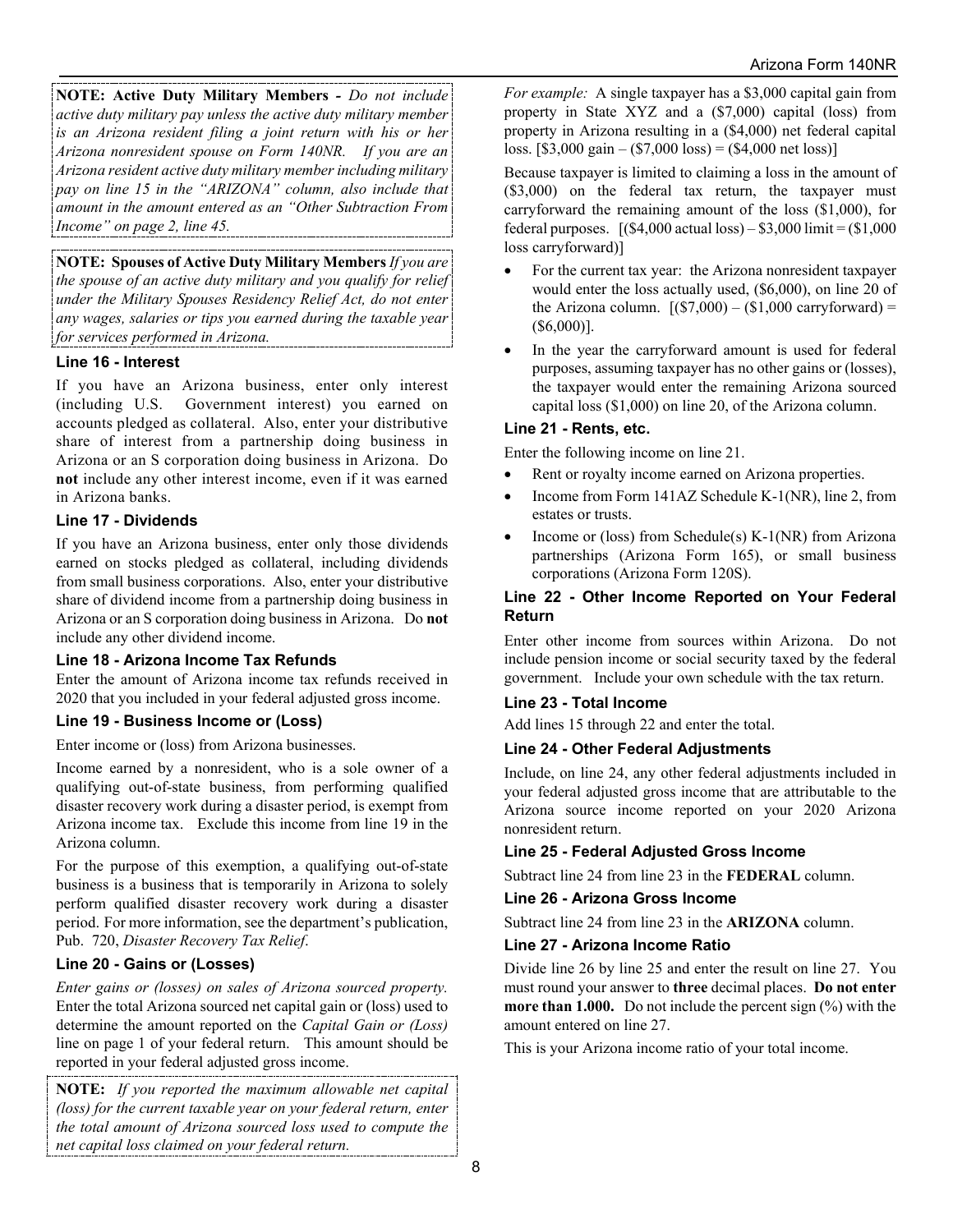| <b>Examples:</b>        |                                  |                                                                                         |  |  |  |
|-------------------------|----------------------------------|-----------------------------------------------------------------------------------------|--|--|--|
| Arizona<br>Gross Income | Federal<br><b>Adjusted Gross</b> | Arizona income ratio                                                                    |  |  |  |
| from line 26            | Income from<br>line 25           |                                                                                         |  |  |  |
| \$17,516                | \$32,000                         | $17,516/32,000 = .547375$<br>enter on line 27:<br>7<br>5<br>4                           |  |  |  |
| \$25,650                | \$92,100                         | $25,650/92,100 = .278501$<br>enter on line 27:<br>7<br>9<br>$\mathcal{D}_{\mathcal{L}}$ |  |  |  |
| \$10,000                | \$<br>9,000                      | $10,000/9,000 = 1.1111$<br>enter on line 27:                                            |  |  |  |

- If Arizona gross income and federal adjusted gross income are both positive and Arizona's gross income is greater than the federal adjusted gross income, enter 1.000 on line 27.
- If Arizona gross income is positive (greater than zero), and federal adjusted gross income is equal to or less than zero (negative), enter 1.000 on line 27.
- If Arizona gross income is equal to or less than zero (negative), and federal adjusted gross income is more than zero, enter 0.000 on line 27.
- If Arizona gross income and federal adjusted gross income are both zero, enter 1.000 on line 27.
- If Arizona gross income is zero, and federal adjusted gross income is negative, enter 0.000 on line 27.
- If Arizona gross income and federal adjusted gross income are both negative, divide the Arizona amount by the federal amount and enter the result on line 27. The result cannot be more than 1.000.

## **Additions to Income**

#### **Line 28 - Total Depreciation Included in Arizona Gross Income**

Enter the amount of depreciation deducted on the federal return that is included in Arizona gross income. If you make an entry here, you should also take a subtraction on line 40 for allowable depreciation attributable to assets used in your Arizona business. See the instructions for line 40.

## **Line 29 - Partnership Income Adjustment (Positive)**

Depending on your situation, you may either add (line 29) or subtract (line 41) this amount.

Use this adjustment if line 17, column (c) of your Arizona Form 165 Schedule K-1(NR), shows a difference between federal and state distributable income.

If the difference reported on line 17, column (c) of your Arizona Form 165 Schedule K-1(NR) is a positive number, enter that portion of the difference that is allocable to partnership income taxable by Arizona as an addition on line 29.

**NOTE:** *If the difference reported on line 17, column (c) of your Arizona Form 165 Schedule K-1(NR), is a negative number, enter that portion of the difference that is allocable to partnership income taxable by Arizona as a subtraction on line 41.*

#### **Line 30 - Net Capital (Loss) from the Exchange of one kind of Legal Tender for another kind of Legal Tender**

*To determine if you are required to make this addition to income, you must net all gains and (losses) from all exchanges of one kind of legal tender for another kind of legal tender including amounts shown on Form 165 Schedule K-1(NR), Form 120S Schedule K-1(NR), and Form 141AZ, Schedule K-1(NR).* 

For taxable years beginning from and after December 31, 2017, enter the amount of any net capital loss *from Arizona sources* and included in Arizona gross income for the taxable year that is derived from the exchange of one kind of legal tender for another kind of legal tender.

**NOTE:** *If the amount from all sources results in a net capital gain from the exchange of one kind of tender for another kind of tender, enter that amount on line 39.*

For the purposes of this paragraph:

(a) "Legal tender" means a medium of exchange, including specie that is authorized by the United States Constitution or Congress for the payment of debts, public charges, taxes and dues.

(b) "Specie" means coins having precious metal content.

## **Line 31 - Other Additions to Income**

Use line 31 if any of the special circumstances below apply.

**NOTE:** *If you are reporting any adjustment on line 31 or line 45, complete page 5 of your tax return,* Adjustments to Arizona Gross Income*, and include it with your return. If are not reporting any adjustment on line 31 or line 45, do not include page 5 with your return.*

## **A. Fiduciary Adjustment - Form 141AZ Schedule K-1(NR)**

A fiduciary uses Form 141AZ Schedule K-1(NR), to report to you your share of the fiduciary adjustment from the trust or estate. Line 5 of Form 141AZ Schedule K-1(NR), shows your share of the fiduciary adjustment from the estate or trust.

Depending on your situation, you may either add (line 31) or subtract (line 45) this amount.

If the amount reported on line 5 of your Arizona Form 141AZ, Schedule K-1(NR), is a positive number, include that amount as an addition on line 31.

**NOTE:** *If the amount reported on line 5 of your Arizona Form 141AZ Schedule K-1(NR), is a negative number, include that amount as a "Subtraction from Income" on line 45.*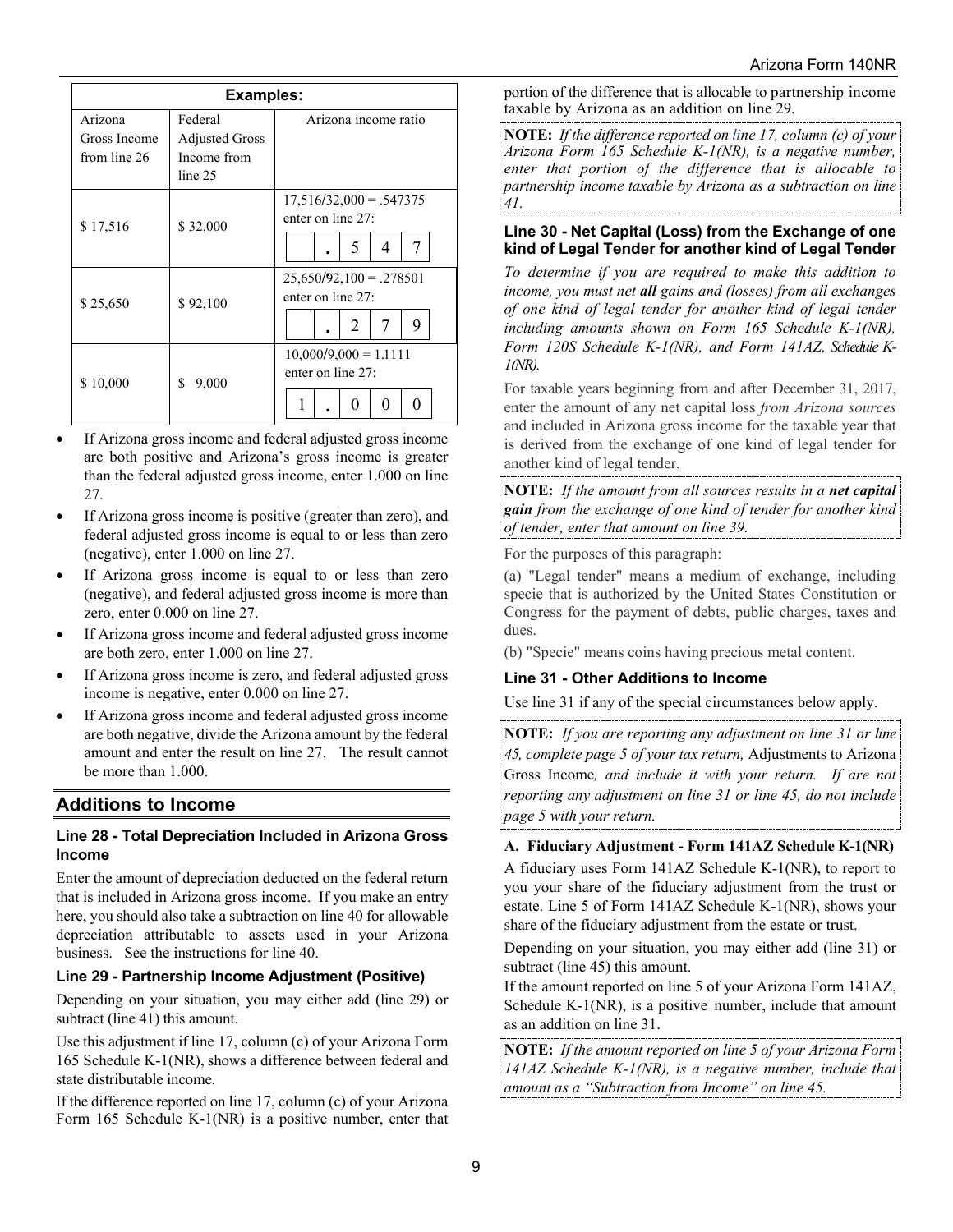#### **B. Items Previously Deducted for Arizona Purposes**

Arizona statutes prohibit a taxpayer from deducting items more than once. If your Arizona taxable income includes items previously deducted for Arizona purposes, you must add back such amounts to your Arizona gross income.

#### **C. Claim of Right Adjustment for Amounts Repaid in 2020**

You must make an entry here if **all** of the following apply:

- 1. During 2020, you were required to repay amounts held under a claim of right.
- 2. The amount required to be repaid was subject to Arizona income tax in the year included in income.
- 3. The amount required to be repaid during 2020 was more than \$3,000.
- 4. You took a deduction for the amount repaid on your 2020 federal income tax return.
- 5. The deduction taken on your federal income tax return is reflected in your Arizona taxable income.

If the above apply, include the amount deducted on your federal income tax return which is reflected in your Arizona taxable income. For more information see the department's procedure, ITP 16-1, *Procedure for Individuals Who Restore Substantial Amounts Held Under a Claim of Right*.

#### **D. Claim of Right Adjustment for Amounts Repaid in Prior Taxable Years**

You must make an entry here if **all** of the following apply:

- 1. During a year prior to 2020, you were required to repay income held under a claim of right.
- 2. You computed your tax for that prior year under Arizona's claim of right provisions.
- 3. A net operating loss or capital loss was established due to the repayment made in the prior year.
- 4. You are entitled to take that net operating loss or capital loss carryover into account when computing your 2020 Arizona taxable income.
- 5. The amount of the loss carryover included in your Arizona gross income is more than the amount allowed to be taken into account for Arizona purposes.

Include the amount by which the loss carryover included in your Arizona gross income is more than the amount allowed for the taxable year under Arizona law.

#### **E. Addition to S Corporation Income Due to Credits Claimed**

Shareholders of an S corporation who claim a credit passed through from an S corporation must make an addition to income for the amount of expenses disallowed by reason of claiming the credit.

An S corporation that passes the following credits through to its shareholders must notify each shareholder of his or her pro rata share of the adjustment. Shareholders must include an amount on this line when claiming any of the following credits:

- Agricultural Water Conservation System Credit (Form 312)
- Pollution Control Credit (Form 315)
- Credit for employment of TANF Recipients (Form 320)

#### **F. Wage Expense for Employers of TANF Recipients**

If you claim a credit for employing TANF recipients (Form 320), you cannot deduct any wage expense for which you claim the credit. If you claim this credit, include the amount of such expenses that you deducted on your federal return.

#### **G. Adjusted Basis in Property for Which You Have Claimed a Credit for Investment in Qualified Small Businesses**

If you claim a credit for an investment in a qualified small business on Form 338, you must adjust your basis in the investment by the amount of the credit claimed. You must report this difference in basis on the Arizona return that you file for the taxable year in which you sell or otherwise dispose of the investment. If you sold or otherwise disposed of the investment during the 2020 taxable year, include the amount by which the adjusted basis computed under the Internal Revenue Code (IRC) with respect to that property exceeds the adjusted basis of the property computed under A.R.S. § 43-1074.02.

### **H. Sole Proprietorship Loss of an Arizona Nonprofit Medical Marijuana Dispensary Included in Federal Adjusted Gross Income**

If you are registered as an Arizona sole proprietorship with the Arizona Department of Health Services to operate in this state as a nonprofit medical marijuana dispensary, you are required to add the amount of the loss from the dispensary that is included in the computation of your federal adjusted gross income. Include the amount of the loss on line 31.

**NOTE:** *If the Arizona nonprofit medical marijuana dispensary is registered with the Arizona Department of Health Services as anything other than a sole proprietorship, this addition does not apply.*

#### **I. Americans with Disabilities Act Access Expenditures**

If a subtraction is taken on line 45, *Other Subtractions from Income*, for the full amount of eligible access expenditures paid or incurred during the taxable year for Arizona properties to comply with the requirements of the Americans with disabilities act of 1990 or title 41, chapter 9, article 8, any amount of eligible access expenditures that is recognized under the internal revenue code, including any amount that is amortized according to federal amortization schedules, and that is included in computing taxable income for the current taxable year must be added to Arizona gross income.

(A.R.S. § 43-1021)

#### **J. Amortization or Depreciation for Childcare Facility**

You elected to amortize cost of a childcare facility under Arizona law in effect before 1990, and you are still deducting amortization or depreciation for that facility on your federal income tax return.

#### **K. Other Adjustments related to Tax Credits**

Call one of the numbers listed on page 1 of these instructions if you claimed the Pollution Control Credit. (Form 315)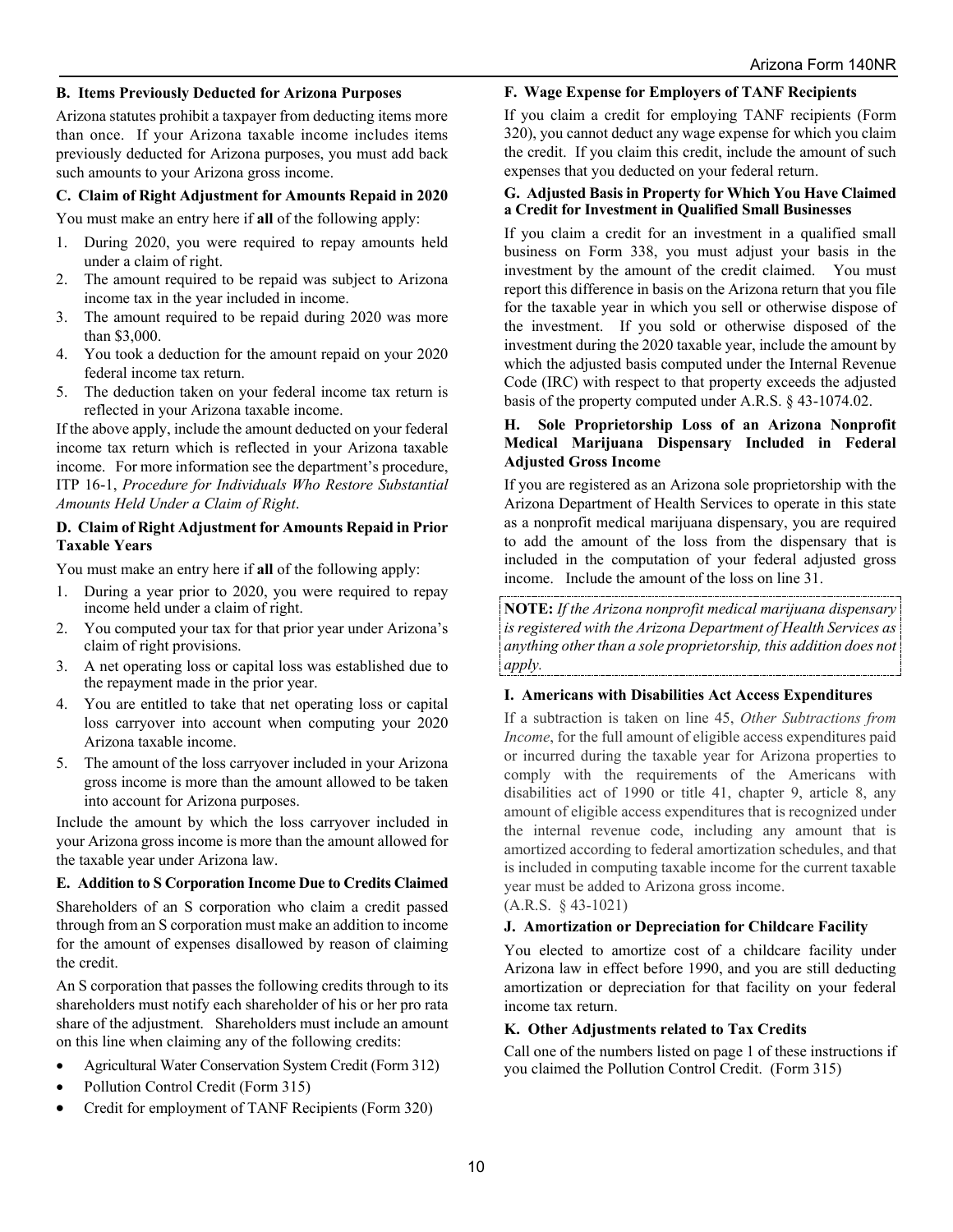#### **L. Other Adjustments**

Other adjustments may be necessary. For example, you must add-back expenses related to income that Arizona does not tax. If you have more than one Other Adjustment, add the amounts together and enter the total**.** 

#### **M. Total Other Additions to Arizona Gross Income.**

Add all amounts from page 5, Part A, and enter the total and enter the total on line 31.

#### **Line 32 - Subtotal**

Add lines 26, 28, 29, 30 and 31 and enter the total on line 32.

## **Subtractions from Income**

You may only subtract those items for which statutory authority exists. Without such authority, you cannot take a subtraction. If you have any questions concerning subtractions from income, call one of the numbers listed on page 1 of these instructions.

**NOTE:** *You may not subtract any amount which is allocable to income excluded from your Arizona income.*

## **Lines 33 through 38 - Net Capital Gain or (loss)**

**NOTE:** *If you reported a net capital gain or (loss) on your federal tax return, from federal Schedule D, you must enter the amount of the net gain or (loss) from Arizona sources on line 33. See the instructions for line 33.*

*If you enter an amount on line 37, you must also complete lines 35 and 36. If you do not complete these lines, you cannot take the subtraction on line 37.*

*If you do not have any net capital gain or (loss) to report, enter "0" on lines 33-35*

As a nonresident, you may take the allowable subtraction for **only** those qualified net long-term capital gains that are from *Arizona sources*. You may subtract 25% (.25) of any qualifying net long-term capital gain included in your federal adjusted gross income that is derived from an investment in an asset acquired after December 31, 2011.

Use the worksheet, *Worksheet for Net Long-Term Capital Gain Subtraction for Assets Acquired after December 31, 2011,* at the end of these instructions to determine the allowable subtraction. Keep the worksheet for your records.

#### **Line 33** *-* **Total Arizona Sourced Net Capital Gain or (Loss)**

Enter the amount shown on line 20, of the Arizona column.

#### **Line 34** *-* **Total Arizona Sourced Net Short-Term Capital Gain or (Loss)**

Enter the total *Arizona sourced* net short-term capital gain reported on line 33.

**NOTE:** *If you are not required to report dividend distributions and/or short-term capital gains from mutual funds on federal Form Schedule D, do not include the short-term capital gain distributed by the mutual fund on line 34.*

## **Line 35 - Total Arizona Sourced Net Long-Term Capital Gain or (Loss)**

Enter the amount of total *Arizona sourced* long-term net capital gain or (loss) included in line 33.

**NOTE:** *If your long-term net capital gain or (loss) was limited to an amount shown on federal Form 1099-DIV, and you were not required to complete Schedule D, enter the amount shown on your Form 1099-DIV, from Arizona sources, on line 35.*

#### **Line 36 – Arizona Sourced Net Long-Term Capital Gain from Assets Acquired After December 31, 2011**

Enter the Arizona sourced net long-term capital gain from assets acquired after December 31, 2011.

If you did not complete the worksheet at the end of these instructions and you have no net long-term capital gains from assets acquired after December 31, 2011, enter "0".

If you completed the worksheet, enter the amount from the worksheet, line 7.

Only include net long-term capital gains on this line if it can be verified that the asset was acquired after December 31, 2011. For purposes of this line, an asset acquired by gift or inheritance is considered acquired on the date it was acquired by the gift-giver or the deceased individual.

#### **Line 37 – Arizona Sourced Net Long-Term Capital Gain Subtraction from Income for Assets Acquired After December 31, 2011**

Multiply the amount on line 36 by 25% (.25) and enter the result.

**CAUTION:** *If you take a subtraction on line 38 or line 39 that includes any long-term capital gain from an investment made after December 31, 2011, you cannot include that portion of the net capital gain in your computation of the allowable subtraction for any net long-term capital gain from assets acquired after December 31, 2011, and included in federal adjusted gross income (line 25).*

#### **Line 38 - Net Capital Gain from Investment in a Qualified Small Business**

To take the subtraction for a net capital gain from investment in an Arizona qualified small business, you must net all gains and (losses) from investments in Arizona qualified small businesses including amounts shown on Forms 165 Schedule K-1, 120S Schedule K-1, and/or 141AZ, Schedule K-1.

You may subtract the amount of any **net** capital gain included in federal adjusted gross income for the taxable year derived from investment in a qualified small business as determined by the Arizona Commerce Authority (ACA) pursuant to A.R.S. § 41-1518.

To qualify for this subtraction, your investment in the qualified small business must have been made *after* the ACA certified the company as a qualified small business and *before* the company's certification expiration date. An investment made prior to certification or after the expiration of certification does not qualify for this subtraction.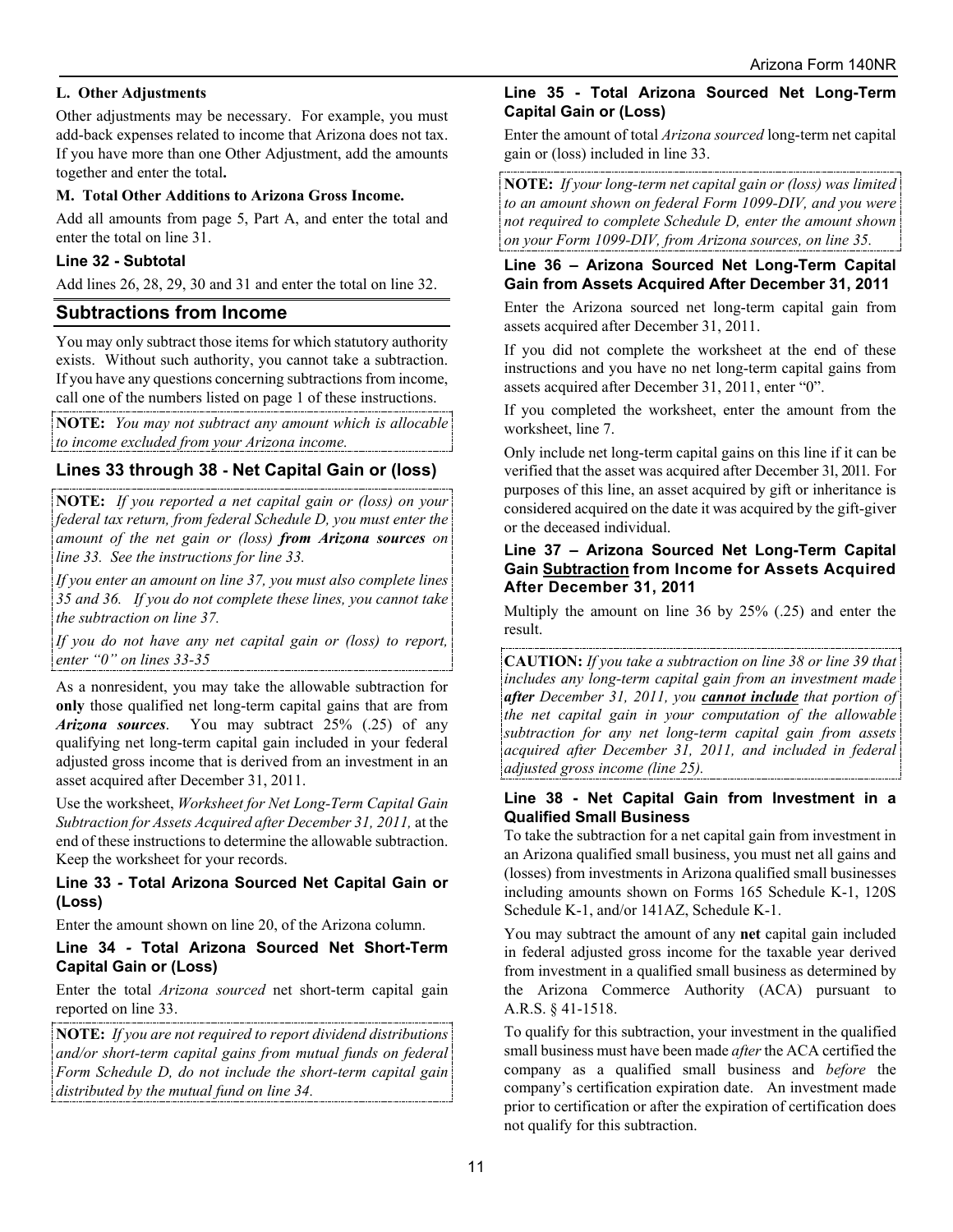See the ACA's website, *Small Business Incentives: Angel Investment*, for a list of certified businesses and their certification dates.

On line 38, enter the amount of the allowable subtraction.

#### **Line 39 – Capital Gain from the Exchange of one kind of Legal Tender for another kind of Legal Tender**

To take this subtraction, you must net **all** gains and (losses) from all exchanges of one kind of legal tender for another kind of legal tender including amounts shown on Forms 165 Schedule K-1(NR), 120S Schedule K-1(NR) , and/or 141AZ, Schedule K-1(NR).

Enter the amount of any net capital gain *from Arizona sources* included in Arizona gross income for the taxable year that is derived from the exchange of one kind of legal tender for another kind of legal tender.

**NOTE:** *If the amount from all sources results in a net capital (loss) from the exchange of one kind of tender for another kind of tender, enter that amount on line 30.* 

For the purposes of this paragraph:

(a) "Legal tender" means a medium of exchange, including specie that is authorized by the United States Constitution or Congress for the payment of debts, public charges, taxes and dues.

(b) "Specie" means coins having precious metal content.

#### **Line 40 - Recalculated Arizona Depreciation**

As a nonresident, you may take the allowable subtraction that is **only** related to income sourced to Arizona.

**NOTE:** *For more information and examples of how to calculate Arizona bonus depreciation, see the department's procedure, ITP 16-2,* Procedure for Individuals who Claim Federal and/or Arizona Bonus Depreciation*.* 

**For assets placed in service in taxable years beginning before December 31, 2012,** enter the total amount of depreciation attributable to assets used in your Arizona business allowable pursuant to IRC  $\S$  167(a) for the taxable year calculated as if you had elected not to claim bonus depreciation for eligible properties for federal purposes.

**For assets placed in service during taxable years beginning from and after December 31, 2012 through December 31, 2013,** the amount of the subtraction depends on the method used to compute the depreciation for these assets.

**For assets placed in service in taxable years beginning from and after December 31, 2013 through December 31, 2015,** enter the total amount of depreciation attributable to assets used in your Arizona business allowable pursuant to IRC § 167(a) for the taxable year calculated as if the bonus depreciation is 10% of the amount of federal bonus depreciation pursuant to IRC § 168(k).

**For assets placed in service in taxable years beginning from and after December 31, 2015 through December 31, 2016,** enter the total amount of depreciation attributable to assets used in your Arizona business allowable pursuant to IRC § 167(a) for the taxable year calculated as if the bonus depreciation is 55% of the amount of federal bonus depreciation pursuant to IRC § 168(k).

**For assets placed in service in taxable years beginning from and after December 31, 2016,** enter the total amount of depreciation attributable to assets used in your Arizona business allowable pursuant to IRC  $\frac{167}{a}$  for the taxable year calculated as if the bonus depreciation is the full amount of federal bonus depreciation pursuant to IRC  $\S$  168(k).

Add all amounts together and enter the total on line 38.

### **Line 41 - Partnership Income Adjustment**

Use this adjustment if Form 165 Schedule K-1(NR), line 17, column (c) shows a difference between federal and state distributable income.

If the difference reported on line 17, column (c), is a negative number, enter that portion of the difference that is allocable to partnership income taxable by Arizona as a subtraction on line 41. **Do not include a minus sign or use parenthesis.**

**NOTE:** *If the difference reported on line 17, column (c) of your Arizona Form 165 Schedule K-1(NR), is a positive number, enter that portion of the difference that is allocable to partnership income taxable by Arizona as an addition on line 29.*

#### **Line 42 -**

Subtract lines 37 through 41 from line 32 and enter the difference.

#### **Line 43 - Interest on U.S. Obligations**

Enter the amount of interest income from U.S. Government obligations included as income on line 16 in the ARIZONA column. U.S. Government obligations include obligations such as savings bonds and treasury bills. You must reduce this subtraction by any interest or other related expenses incurred to purchase or carry the obligation. Reduce the subtraction only by the amount of such expenses included in your Arizona gross income.

#### **Line 44 - Agricultural Crops Given to Arizona Charitable Organizations**

Arizona law allows a subtraction for qualified crop gifts made during 2020 to one or more charitable organizations. To take this subtraction, **all** of the following must apply:

- 1. You must be engaged in the business of farming or processing agricultural crops.
- 2. The crop must be grown in Arizona.
- 3. You made your gift to a charitable organization located in Arizona that is exempt from Arizona income tax.

The subtraction is the greater of the wholesale market price or the most recent sale price for the contributed crop.

The amount of subtraction cannot include any amount deducted pursuant to IRC § 170 with respect to crop contribution that exceeds the cost of producing the contributed crop. To determine if your crop gift qualifies for this subtraction, see the department's procedure, ITP 12-1, *Establishing an Income Tax Subtraction for Agricultural Crops Contributed to Charitable Organizations*.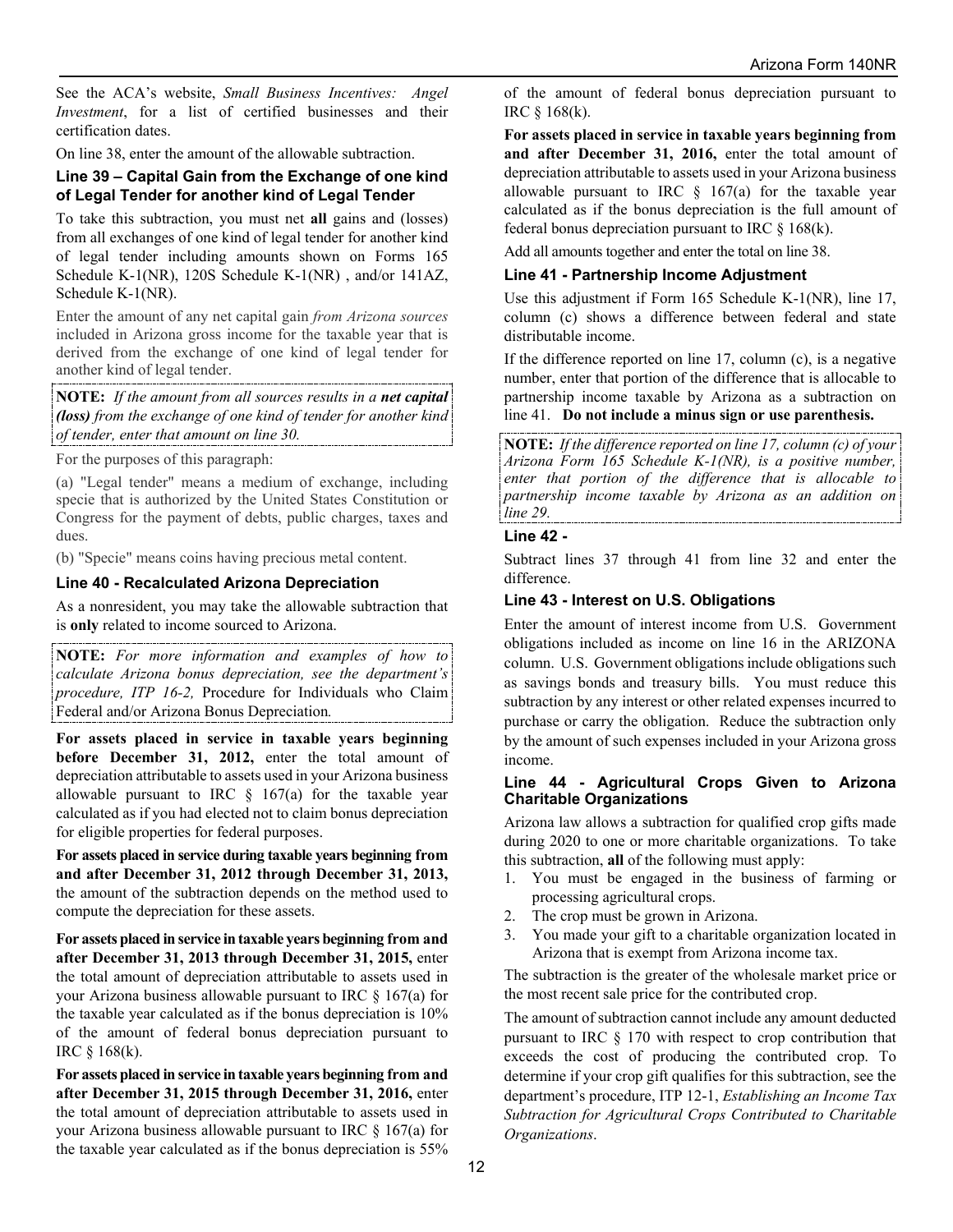#### **Line 45 - Other Subtractions from Income**

Use line 45 if any of the following special circumstances apply.

**NOTE:** *If you are reporting any adjustment on line 31 or line 45, complete page 5 of your tax return,* Adjustments to Arizona Gross Income*, and include it with your return. If you are not reporting any adjustment on line 30 or line 44, do not include page 5 with your return.*

#### **A. Certain Wages of American Indians**

Enrolled members of American Indian tribes may subtract wages earned while living and working on their tribe's reservation. You can subtract only those amounts that you included on line 15, ARIZONA column. The federal government must recognize these tribes. For more information, see the department's ruling, ITR 96-4, *Income Taxation of Indians and Spouses.*

#### **B. Qualified Wood Stove, Wood Fireplace, or Gas-Fired Fireplace**

Arizona law provides a subtraction for converting an existing fireplace to one of the following:

- a qualified wood stove,
- a qualified wood fireplace, or
- a gas fired fireplace and non-optional equipment directly related to its operation.

You may subtract up to \$500 of the costs incurred for converting an existing fireplace on your property located in Arizona. When you figure your subtraction, do not include taxes, interest, or other finance charges.

A qualified wood stove or a qualified wood fireplace is a residential wood heater that was manufactured on or after July 1, 1990, or sold at retail on or after July 1, 1992. The residential wood heater must also meet the U.S. Environmental Protection Agency's July 1990 particulate emissions standards.

A qualified gas fired fireplace is any device that burns natural or liquefied petroleum gas as its fuel through a burner system that is permanently installed in the fireplace. The conversion of an existing wood burning fireplace to noncombustible gas logs that are permanently installed in the fireplace also qualifies as a gas fired fireplace.

#### **C. Claim of Right Adjustment for Amounts Repaid in Prior Taxable Years**

You must make an entry here if **all** of the following apply:

- 1. During a year prior to 2020, you were required to repay income held under a claim of right.
- 2. The amount required to be repaid was subject to Arizona income tax in the year included in income.
- 3. You computed your tax for that prior year under Arizona's claim of right provisions.
- 4. A net operating loss or capital loss was established due to the repayment made in the prior year.
- 5. You are entitled to take that net operating loss or capital loss carryover into account when computing your 2020 Arizona taxable income.

6. The amount of the loss carryover allowed to be taken into account for Arizona purposes is more than the amount included in your Arizona gross income.

Include the amount by which the loss carryover allowed for the taxable year under Arizona law is more than the amount included in your Arizona gross income. For more information on the Arizona claim of right provisions, see the department's procedure, ITP 16-1, *Procedure for Individuals Who Restore Substantial Amounts Held Under a Claim of Right*.

#### **D. Certain Expenses Not Allowed for Federal Purposes**

You may subtract some expenses that you cannot deduct on your federal return when you claim certain federal tax credits. These federal tax credits include the following:

- the Federal Work Opportunity Credit,
- the Empowerment Zone Employment Credit,
- the credit for employer-paid social security taxes on employee cash tips, and
- the Indian Employment Credit.

If you claimed any of the above federal tax credits for 2020, include the portion of wages or salaries attributable to Arizona source income that you paid or incurred during the taxable year that is equal to the amount of those federal tax credits you claimed.

#### **E. Basis Adjustment for Property Sold or Otherwise Disposed of During the Taxable Year**

With respect to property used in an Arizona business that is sold or otherwise disposed of during the taxable year by a taxpayer who has complied with the requirement to add back all depreciation with respect to that property on tax returns for all taxable years beginning from and after December 31, 1999, include the amount of depreciation that has been allowed pursuant to IRC  $\S 167(a)$  to the extent that the amount has not already reduced Arizona taxable income in the current or prior years. (Note: The practical effect of this is to allow a subtraction for the difference in basis for any asset for which bonus depreciation has been claimed on the federal return.) You may make this adjustment only for property that was used in your Arizona business.

#### **F. Fiduciary Adjustment**

A fiduciary uses Form 141AZ Schedule K-1(NR), to report to you your share of the fiduciary adjustment from the trust or estate. Line 5 of Form 141AZ Schedule K-1(NR), shows your share of the fiduciary adjustment from the estate or trust.

Depending on your situation, you may either add (line 31) or subtract (line 47) this amount.

If the amount on Form 141AZ Schedule K-1(NR), line 5, is a negative number, include that amount as a subtraction from income on line 45.

**NOTE:** *If the amount on Form 141AZ Schedule K-1(NR), line 5, is a positive number, include that amount as an addition to income on line 31.*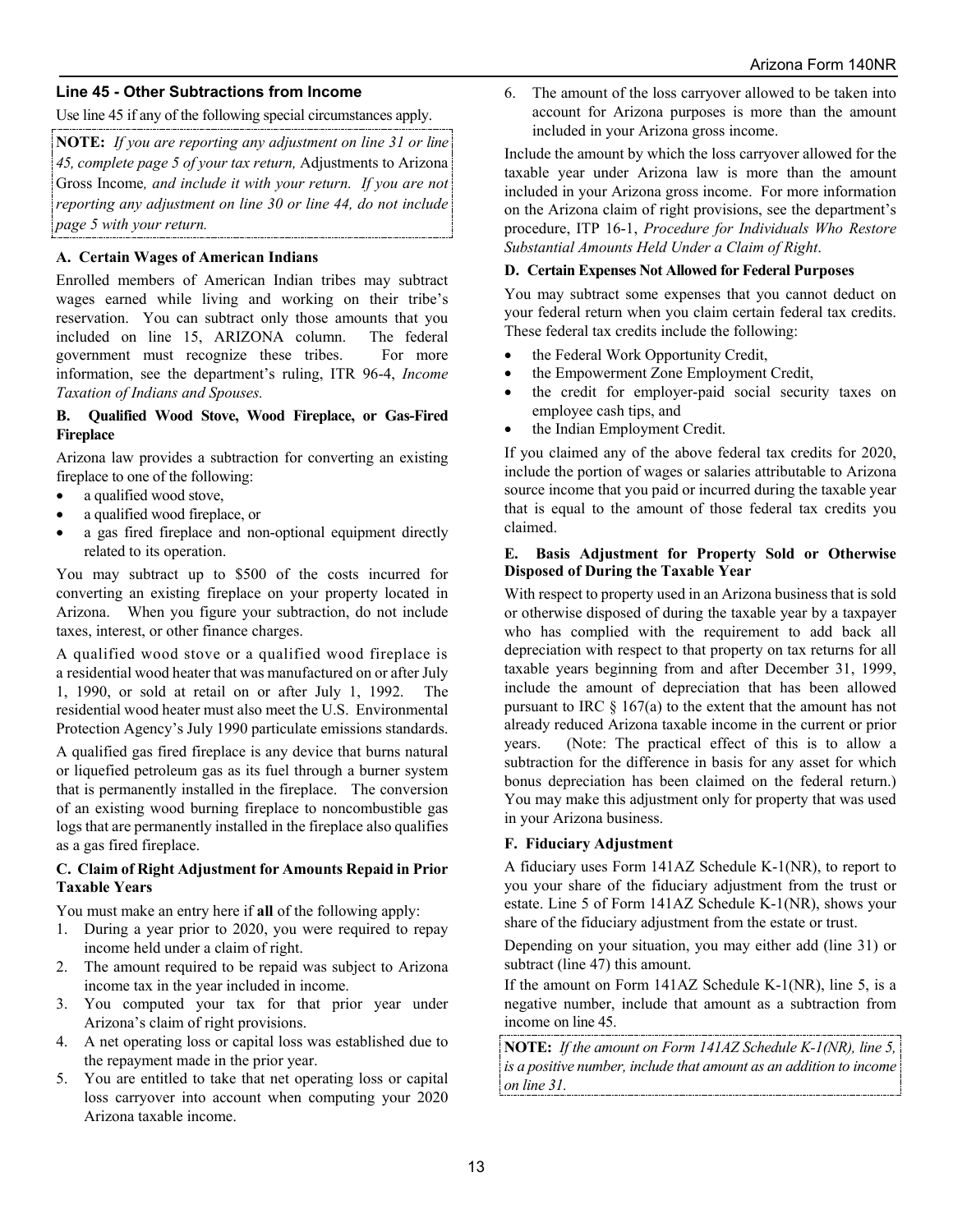#### **G. Net Operating Loss Adjustment**

**NOTE:** *This subtraction applies to only those individuals who made an election under the special federal net operating loss rules for 2008 and 2009. Under the special rules for 2008 and 2009, you could have elected to carry the net operating loss back for 3, 4, or 5 years, instead of the normal 2 years. This election would have been allowed under IRC § 172(b)(1)(H) as amended by the American Recovery and Reinvestment Act of 2009 or the Worker, Homeownership, and Business Assistance Act of 2009.*

Arizona did not adopt the special federal net operating loss rules for losses incurred during 2008 or 2009. For Arizona purposes, you must deduct an Arizona source net operating loss as if the loss was computed under IRC § 172 in effect prior to the enactment of those special rules. If you made an election to deduct your 2008 or 2009 federal net operating loss under IRC  $§$  172(b)(1)(H), you may have to enter an amount here. Figure how much of the net operating loss carry forward would have been allowed as a deduction on your 2020 federal income tax return, if the election described in IRC  $\S$  172(b)(1)(H) had not been made in the year of the loss. Then figure how much of the carry forward computed under that method was derived from Arizona source losses. The amount you may take as a subtraction is the difference between the amount of Arizona source net operating loss carryover allowable as a deduction for federal purposes under the as if calculation and the amount of the Arizona source net operating loss deduction actually taken for federal purposes that you included in your Arizona gross income. On line 45, include the amount of allowable Arizona source loss carry forward deduction that exceeds the actual amount of Arizona source net operating loss carry forward deduction that was deducted in arriving at Arizona gross income.

**NOTE:** *As an Arizona nonresident, you may have had a loss from prior year Arizona business operations. However, the loss cannot offset this year's income unless the as if calculation results in an Arizona source net operating loss deduction for federal purposes. You can only take this subtraction if the as if federal net operating loss deduction for 2020 includes Arizona source losses that have not been absorbed by non-Arizona income in any intervening years. You cannot subtract any amount of that net operating loss that has been absorbed by non-Arizona income in any intervening years. You also cannot take a subtraction for any amount that has already been deducted for Arizona purposes.* 

#### **H. Sole Proprietorship Income of an Arizona Nonprofit Medical Marijuana Dispensary Included in Federal Adjusted Gross Income**

If you are registered as an Arizona sole proprietorship with the Arizona Department of Health Services to operate in this state as a nonprofit medical marijuana dispensary, you may subtract the amount of the income from the dispensary that is included in the computation of your federal adjusted gross income. Include the amount of the income on line 45.

**NOTE:** *If the Arizona nonprofit medical marijuana dispensary is registered with the Arizona Department of Health Services as anything other than a sole proprietorship, this subtraction does not apply.*

#### **I. Americans with Disabilities Act Access Expenditures**

A subtraction is allowed for eligible business access expenditures paid or incurred during the taxable year for Arizona properties to comply with the requirements of the Americans with Disabilities Act of 1990 or A.R.S. Title 41, chapter 9, article 8 by retrofitting developed real property that was originally placed in service at least ten years before the current taxable year. (A.R.S. §§ 43-1022 and 43-1024)

"*Eligible business access expenditures*" include reasonable and necessary amounts paid or incurred to:

- Remove any barriers that prevent a business from being accessible to or usable by individuals with disabilities.
- Provide qualified interpreters or other methods of making audio materials available to hearing-impaired individuals.
- Provide qualified readers, taped texts and other effective methods of making visually delivered materials available to individuals with visual impairments.
- Acquire or modify equipment or devices for individuals with disabilities.
- Provide other similar services, modifications, materials or equipment.

**NOTE:** *A taxpayer who has been cited for noncompliance with the Americans with disabilities act of 1990 or title 41, chapter 9, article 8 by either federal or state enforcement officials is ineligible for a subtraction under this section for any expenditure required to cure the cited violation.* 

On line 45, include the amount of allowable expenses paid or incurred during the tax year.

## **J. Deferred Exploration Expenses**

Call one of the numbers listed on page 1 of these instructions if you deferred exploration expenses determined under IRC § 617 in a taxable year ending before January 1, 1990, and you have not previously taken a subtraction for those expenses.

## **K. Other Adjustments**

Other adjustments may be necessary. If an allowable adjustment is not listed above, enter that amount on this line. If you have more than one *Other Adjustment*, add the amounts together and enter the total.

#### **L. Total Other Subtractions from Arizona Gross Income**

Add all amounts on page 5, Part B, and enter the total on line 45.

#### **Line 46 -**

Subtract lines 43 through 45 from line 42.

## **Exemptions – Lines 47 through 49**

## **Line 47 - Age 65 or Over**

Multiply the number in box 8 on the front of your return by \$2,100 and enter the result.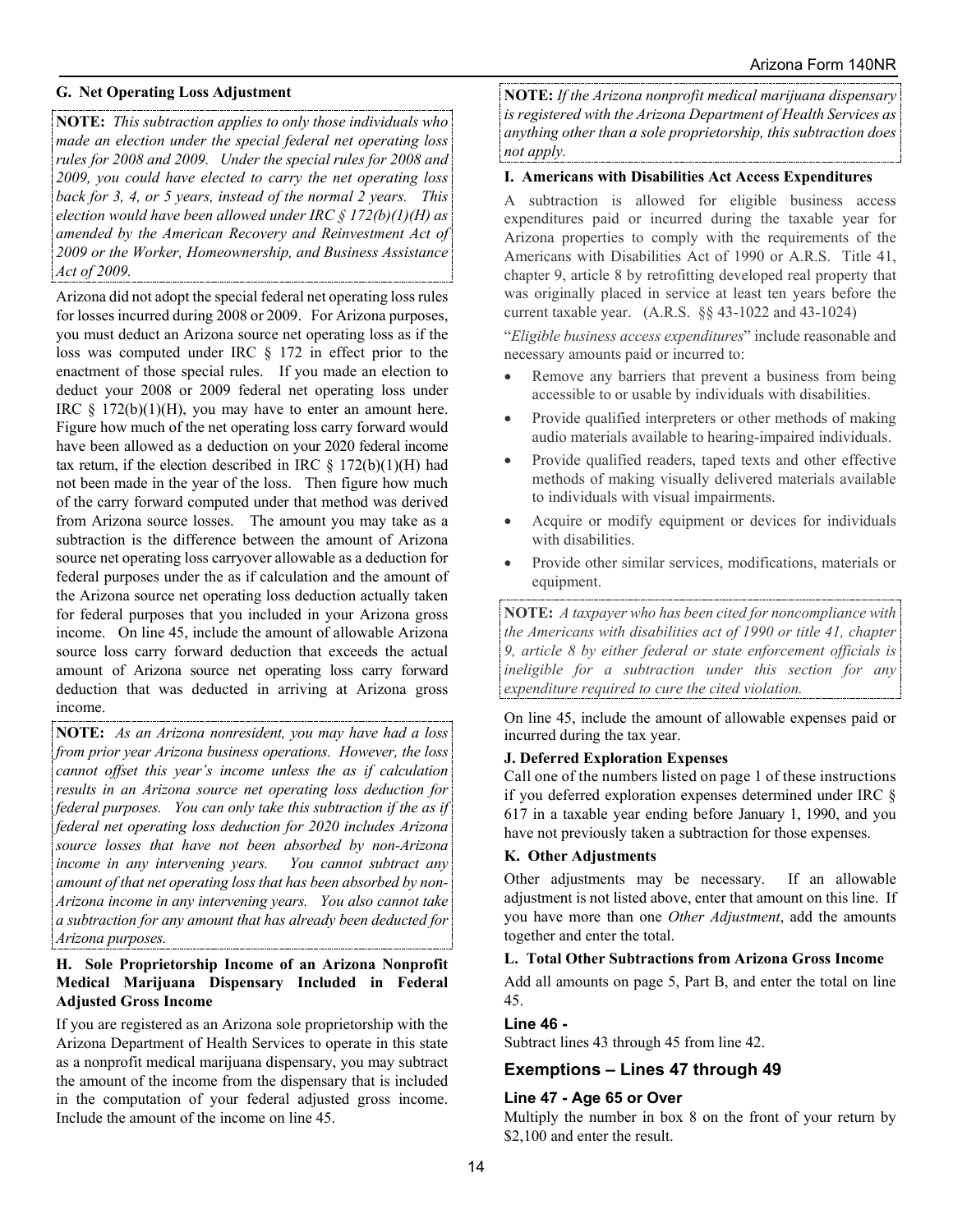### **Line 48 - Blind**

Multiply the number in box 9 on the front of your return by \$1,500 and enter the result.

#### **Line 49 - Other Exemptions**

**NOTE:** *If you take an Other Exemption for an individual on line 49 claim this individual for the dependent tax credit on line 59.* 

You must complete page 4, Part 2, to compute your allowable Other Exemptions, on line 49. Be sure to enter the number of individuals listed in Part 2 in the box, **49E, on line 49**.

You may take an exemption in the amount of \$2,300 for each of the following individuals.

- A person who is age 65 or over (related to you or not) that does not qualify as your dependent on your federal return, but one of the following applies:
	- 1. In 2020, paid more than one-fourth of the cost of keeping this person in an Arizona nursing care institution, an Arizona residential care institution, or an Arizona assisted living facility. Your cost must be more than \$800.
	- 2. In 2020, you paid more than \$800 for either Arizona home health care or other medical costs for the person.

*If both 1 and 2 apply to the same person, you are limited to only one exemption of \$2,300 for that person.*

**NOTE:** *If a taxpayer's 65th birthday was January 1, 2021 (born 1/1/1956), that person would be considered to be age 65 at the end of 2020 for federal income tax purposes and likewise for Arizona income tax purposes.*

- A stillborn child if the following apply:
	- 1. The stillbirth occurred during 2020.
	- 2. You received a certificate of birth resulting in stillbirth from the Arizona Department of Health Services.
	- 3. The child would have otherwise been a member of your household.

Enter the following in columns (a) through (d):

- a) The individual's first and last name. If you are claiming an exemption for a stillborn child and the child was not named, enter "stillborn child" in place of a name.
- b) The individual's social security number. If you are claiming an exemption for a stillborn child, enter the certificate number from the certificate of birth resulting in stillbirth.
- c) For those individuals age 65 or over:
	- Check box C1 if you paid more than one-fourth of the cost of keeping this person in an Arizona nursing care institution, an Arizona residential care institution, or an Arizona assisted living facility. Your cost must be more than \$800 during the taxable year;

• Check box C2 if you paid more than \$800 for either Arizona home health care or other medical costs for the person during the taxable year.

*If you check both box C1 and box C2 for the same individual, you are limited to only one exemption of \$2,300 for that individual.*

(d) Check this box if claiming an exemptions for a stillborn child.

Enter the total **number** of exemptions in box **49E** on line 49.

**You may lose the exemption if you do not furnish this information.** 

Multiply the number in box **49E** by \$2,300 and enter the result.

#### **Line 50 - Total Exemptions**

Add lines 47, 48, and 49 and enter the total.

#### **Line 51 - Prorated Exemptions**

Multiply the amount on line 50 by your Arizona income ratio from line 27 and enter the result.

**For Active Duty Military Personnel Only:** *If you were on active duty in Arizona during 2020, but you were a resident of another state, you must prorate these exemptions.*

#### **Line 52 - Arizona Adjusted Gross Income**

Subtract line 51 from line 46. If less than zero, enter "0".

## **Figuring Your Tax**

#### **Line 53 – Itemized Deductions or Standard Deductions**

You must decide whether to take the standard deduction or to itemize your deductions. Your Arizona income tax will be less if you take the larger of your standard deduction or your itemized deductions.

When you *e-file*, the software completes the math e-file for you.

## **Your Itemized Deduction**

You may itemize deductions on your Arizona return even if you take a standard deduction on your federal return.

The itemized deductions allowed for Arizona purposes are those itemized deductions that are allowable under the IRC.

As an Arizona nonresident, you must prorate these deductions by the income ratio which your Arizona gross income is of your federal adjusted gross income.

To determine your Arizona itemized deductions, complete a federal Form 1040 Schedule A. Then complete the Arizona Form 140NR Schedule A(NR). **If you itemize deductions, check box 53I.**

**NOTE:** *If you itemize, you must include a copy of your federal Schedule A and your Arizona Schedule A(NR) with your Arizona return.*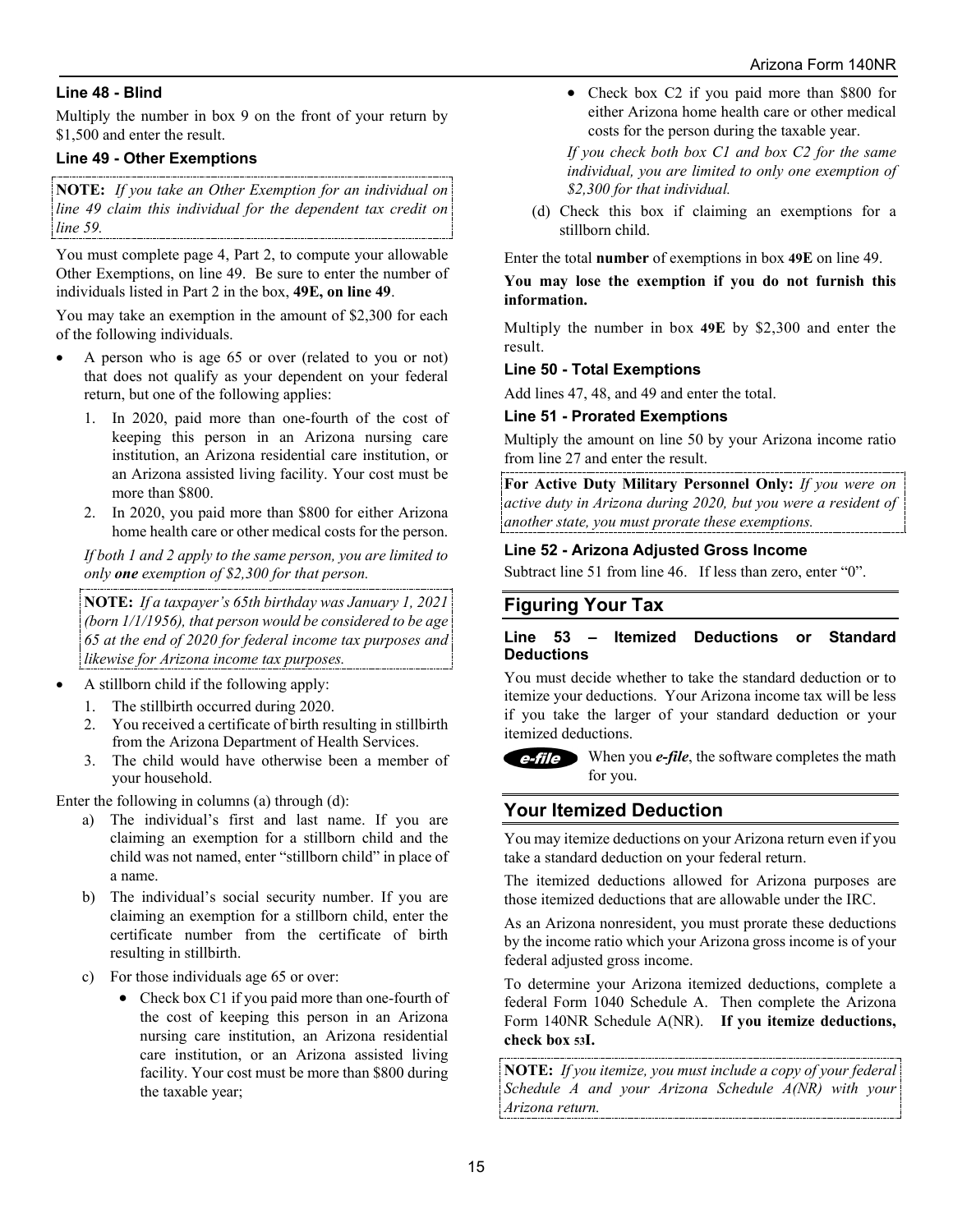## **Your Standard Deduction**

### **CAUTION:** *You must prorate the standard deduction.*

Nonresident individuals, who claim the standard deduction, must prorate the deduction by the income ratio which the taxpayer's Arizona gross income is of the taxpayer's federal adjusted gross income.

This will in effect prorate the standard deduction between income taxable to Arizona and income not taxable to Arizona and allow only that portion of the deduction allocable to income taxable to Arizona. **If you take the standard deduction, check box 53S and complete the following worksheet.**

| <b>Standard Deduction Chart</b> |                         |                                                   |  |  |
|---------------------------------|-------------------------|---------------------------------------------------|--|--|
| If your filing status is:       |                         | Your standard deduction<br>prior to prorating is: |  |  |
|                                 | Single                  | \$12,400                                          |  |  |
|                                 | Married filing separate | \$12,400                                          |  |  |
|                                 | Married filing joint    | \$24,800                                          |  |  |
|                                 | Head of household       | \$18,650                                          |  |  |

| <b>Standard Deduction Worksheet</b>                                                                     |   |  |  |  |
|---------------------------------------------------------------------------------------------------------|---|--|--|--|
| Amount from the standard<br>deduction chart. Enter the amount<br>shown for your filing status.          | S |  |  |  |
| Enter your Arizona income ratio<br>from Form 140NR, page 1, line 27.                                    |   |  |  |  |
| Multiply line 1 by the ratio on line<br>2. Enter the result here and on<br>Form 140NR, page 2, line 53. |   |  |  |  |

## **Line 54 - Increased Standard Deduction for Charitable Contributions**

A taxpayer may increase the allowable standard deduction amount equal to 25% (.25) of the total amount of a taxpayers charitable deductions that would have been allowed if the taxpayer elected to claim itemized deductions.

To claim the increased standard deduction, you must complete Form 140NR, page 3, and include the completed page with your tax return, when filed.

Be sure to check box **54C** on line 54. If you do not check this box *and* include a completed page 3 with your tax return, you may be denied the increased standard deduction.

## **Line 55 - Arizona Taxable Income**

Subtract lines 53 and 54 from line 52 and enter the difference. If less than zero, enter zero "0." Use this amount to calculate your tax using Tax Table X or Y.

## **Line 56 - Tax Amount**

Enter the tax from Tax Table X or Y.

#### **Line 57 - Tax from Recapture of Credits from Arizona Form 301**

Enter the amount of tax due from recapture of credits from Arizona Form 301, Part 2, line 31.

### **Line 58 - Subtotal of Tax**

Add lines 56 and 57 and enter the total.

### **Line 59 - Dependent Tax Credit**

**NOTE:** *If you claim an individual for the dependent tax credit on line 59 you cannot take an exemption for the same individual as an Other Exemption on line 49.*

For taxable years beginning from and after December 31, 2018, taxpayers may claim a nonrefundable Dependent Tax Credit for certain qualifying dependents.

For the purpose of the dependent tax credit, "dependent" means an individual that qualifies as a dependent for federal purposes. The tax credit is equal to:

- \$100 for each qualifying dependent who is under 17 years of age at the end of the taxable year.
- \$25 for each qualifying dependent who is at least 17 years of at age at the end of the taxable year.

Nonresidents are required to apportion their Dependent Tax Credit by the Arizona income tax ratio computed on page 1, line 27.

The allowable credit is reduced for single, head of household, and married taxpayers filing separate returns whose federal adjusted gross income (page 1, line 25) is more than \$200,000; and for married taxpayers filing a joint return whose federal adjusted gross income is more than \$400,000.

#### **Complete the following tables to compute your credit.**

| <b>Table I</b>                                                       |     |        |    |  |          |               |     |
|----------------------------------------------------------------------|-----|--------|----|--|----------|---------------|-----|
| (a)                                                                  | (b) | (c)    |    |  | (d)      |               |     |
|                                                                      |     | Credit |    |  | Multiply |               |     |
|                                                                      |     | amount |    |  |          | column (b) by |     |
|                                                                      |     |        |    |  |          | column (c)    |     |
| Enter number of<br>$1_{-}$<br>dependents from<br>page 1, box 10a     |     | \$100  | \$ |  |          |               | .00 |
| 2. Enter number of<br>dependents from<br>page 1, box 10b             |     | \$25   | S  |  |          |               | .00 |
| 3. Credit amount before adjustment. Add                              |     |        |    |  |          |               |     |
| lines 1 and 2. Enter total in column (d).                            |     |        | \$ |  |          |               | .00 |
| 4. Enter your Arizona income ratio from                              |     |        |    |  |          |               |     |
| 5. Multiply line 3 by the ratio on line 4.<br>Enter the result here. |     |        |    |  | .00      |               |     |

**All taxpayers go to Table II on page 17.**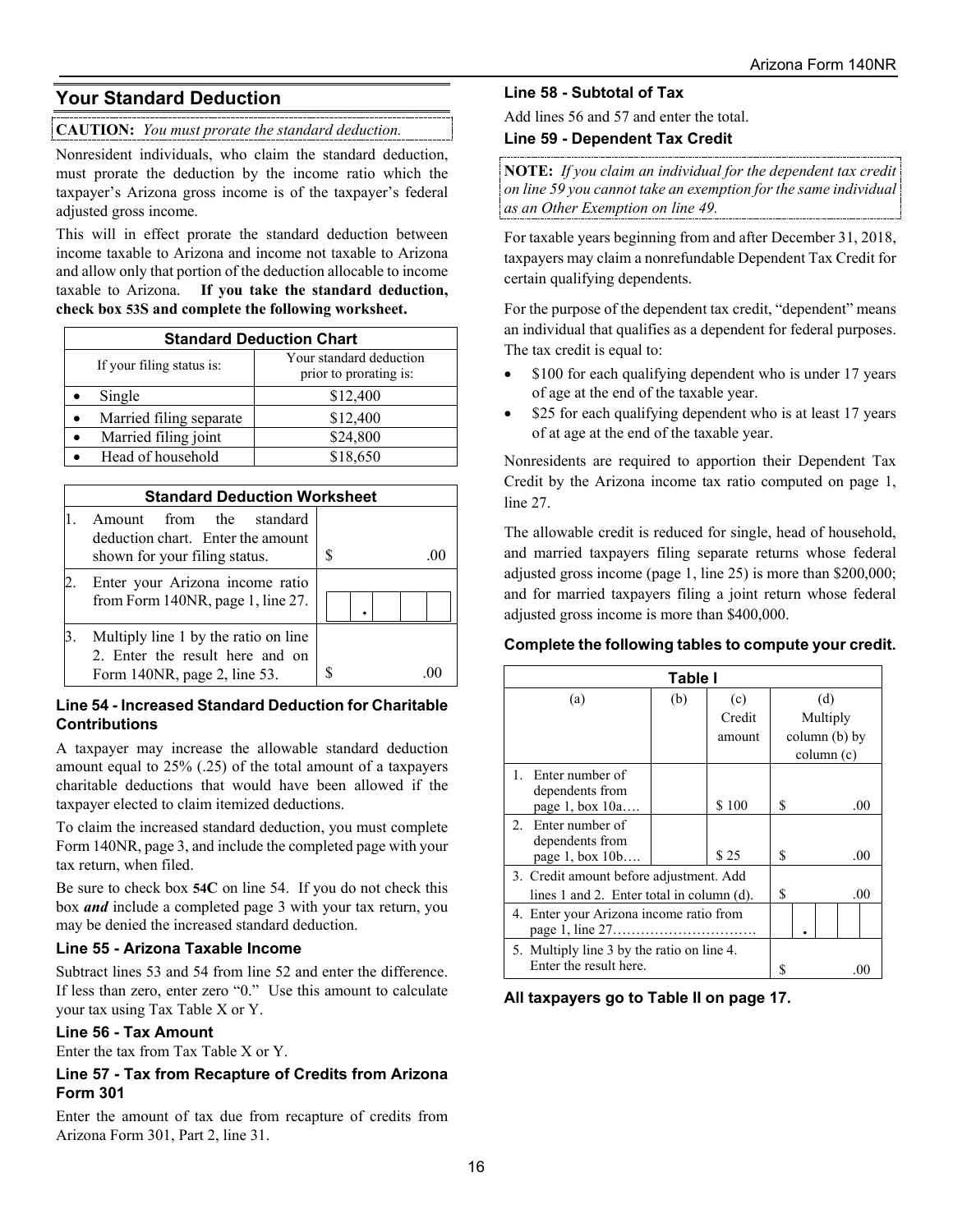| <b>Table II</b>                                   |     |    |
|---------------------------------------------------|-----|----|
| If your filing status is single, married filing   |     |    |
| separate, or head of household: is your           | Yes | N٥ |
| federal adjusted gross income on page 1,          |     |    |
| line 25, more than \$200,000?                     |     |    |
| If your filing status is married filing joint: is | Yes | Nο |
| your federal adjusted gross income on page        |     |    |
| 1, line 25, more than \$400,000?                  |     |    |

If you answered "No", you are not required to reduce the amount of credit computed in Table I.

Enter the amount From Table I, line 5 on page 2, line 59.

If you answered "Yes", you are required to reduce the amount of credit computed in Table I.

## **Complete Table III** *or* **Table IV.**

| Table III<br>2020 Adjusted Dependent Tax Credit<br>For filing status: single, married filing separate, or<br>head of household                   |    |            |  |
|--------------------------------------------------------------------------------------------------------------------------------------------------|----|------------|--|
| 1. Enter your federal adjusted gross income                                                                                                      | S  | .00        |  |
| 2. Federal adjusted gross income limit                                                                                                           | \$ | 200,000.00 |  |
| 3. Subtract line 2 from line 1. Enter the<br>If the difference is greater than \$19,000,<br>'STOP' you cannot claim the dependent<br>tax credit. | S  | .00        |  |
| 4. Enter amount from Table I, line 5,                                                                                                            | S  | .00        |  |
| 5. Based on the amount on line 3, enter<br>the number from Table V. For example:                                                                 |    |            |  |
| 6. Multiply line 4 by line 5. Enter the<br>result. Also, enter the amount on page 2,                                                             | S  | $\Omega$   |  |

| <b>Table IV</b><br>2020 Adjusted Dependent Tax Credit<br>For filing status: married filing joint                                                                                                                    |    |            |  |
|---------------------------------------------------------------------------------------------------------------------------------------------------------------------------------------------------------------------|----|------------|--|
| 1. Enter your federal adjusted gross income                                                                                                                                                                         | S  | .00        |  |
| 2. Federal adjusted gross income limit                                                                                                                                                                              | S  | 400,000.00 |  |
| 3. Subtract line 2 from line 1. Enter the<br>$difference \dots \dots \dots \dots \dots \dots \dots \dots \dots \dots \dots$<br>If the difference is greater than \$19,000,<br>'STOP' you cannot claim the dependent | \$ | .00        |  |
| tax credit.                                                                                                                                                                                                         |    |            |  |
| 4. Enter amount from Table I, line 5,<br>$\text{column (d)}.\dots \dots \dots \dots \dots \dots \dots \dots \dots \dots \dots$                                                                                      | S  | .00        |  |
| 5. Based on the amount on line 3, enter<br>the number from Table V. For example:                                                                                                                                    |    |            |  |
| 6. Multiply line 4 by line 5. Enter the<br>result. Also, enter the amount on page 2,                                                                                                                                |    |            |  |

 line 59………………………………….. \$ .00 Go to **Table V**, to determine the percentage to enter on line 5, of **Table III** *or* **Table IV.**

| <b>Table V</b>      |           |                       |          |  |
|---------------------|-----------|-----------------------|----------|--|
| If the amount on    | Enter     | If the amount on      | Enter on |  |
| line 3 from Table   | on line 5 | line 3 from Table     | line 5   |  |
| III or Table IV is: |           | $III$ or Table IV is: |          |  |
| $$1 - 1,000$        | .95       | $$10,001 - 11,000$    | .45      |  |
| $$1,001 - 2,000$    | .90       | $$11,001 - 12,000$    | .40      |  |
| $$2,001 - 3,000$    | .85       | $$12,001 - 13,000$    | .35      |  |
| $$3,001 - 4,000$    | .80       | $$13,001 - 14,000$    | .30      |  |
| $$4,001 - 5,000$    | .75       | $$14,001 - 15,000$    | .25      |  |
| $$5,001 - 6,000$    | .70       | $$15,001 - 16,000$    | .20      |  |
| $$6,001 - 7,000$    | .65       | $$16,001 - 17,000$    | .15      |  |
| $$7,001 - 8,000$    | .60       | $$17,001 - 18,000$    | .10      |  |
| $$8,001 - 9,000$    | .55       | $$18,001 - 19,000$    | .05      |  |
| $$9,001 - 10,000$   | .50       | \$19,001 and over     | .00      |  |

#### **Line 60 - Nonrefundable Credits from Arizona Form 301**

Complete line 60 if you claim any of the following credits. Also, make sure that you include Arizona Form 301 and the appropriate credit form or forms with your return.

**Military Reuse Zone Credit** The military reuse zone credit expired. All credits for military reuse zones that were properly established can be carried forward for the respective five year carry forward period. See Form 306 for more information.

**Credit for Increased Research Activities - Individuals**  You may qualify for this credit if you incurred qualified research expenses for research conducted in Arizona. Use Form 308-I to figure this credit. Be sure to include **only** the nonrefundable portion on Form 140NR, line 61.

**Credit for Taxes Paid to Another State or Country** You may qualify for this credit if you paid tax to Arizona and another state or country on the same income. Use Form 309 to figure this credit.

**Agricultural Water Conservation System Credit** You may qualify for this credit if you incurred expenses to purchase and install an agricultural water conservation system in Arizona. Use Form 312 to figure this credit.

**Pollution Control Credit** You may qualify for this credit if you purchased depreciable property used in a trade or business to reduce or prevent pollution. Use Form 315 to figure this credit.

**Credit for Solar Hot Water Heater Plumbing Stub Outs and Electric Vehicle Recharge Outlets** The credit for solar hot water heater plumbing stub outs and electric vehicle recharge outlets has expired. All credits that were property established can be carried forward for the respective five year carry forward period.

**Credit for Employment of TANF Recipients** You may qualify for this credit if you employed TANF recipients during the taxable year. Use Form 320 to figure this credit.

**Credit for Contributions to Qualifying Charitable Organizations** You may qualify for this credit if you made contributions to qualifying charitable organizations. Use Form 321 to figure this credit.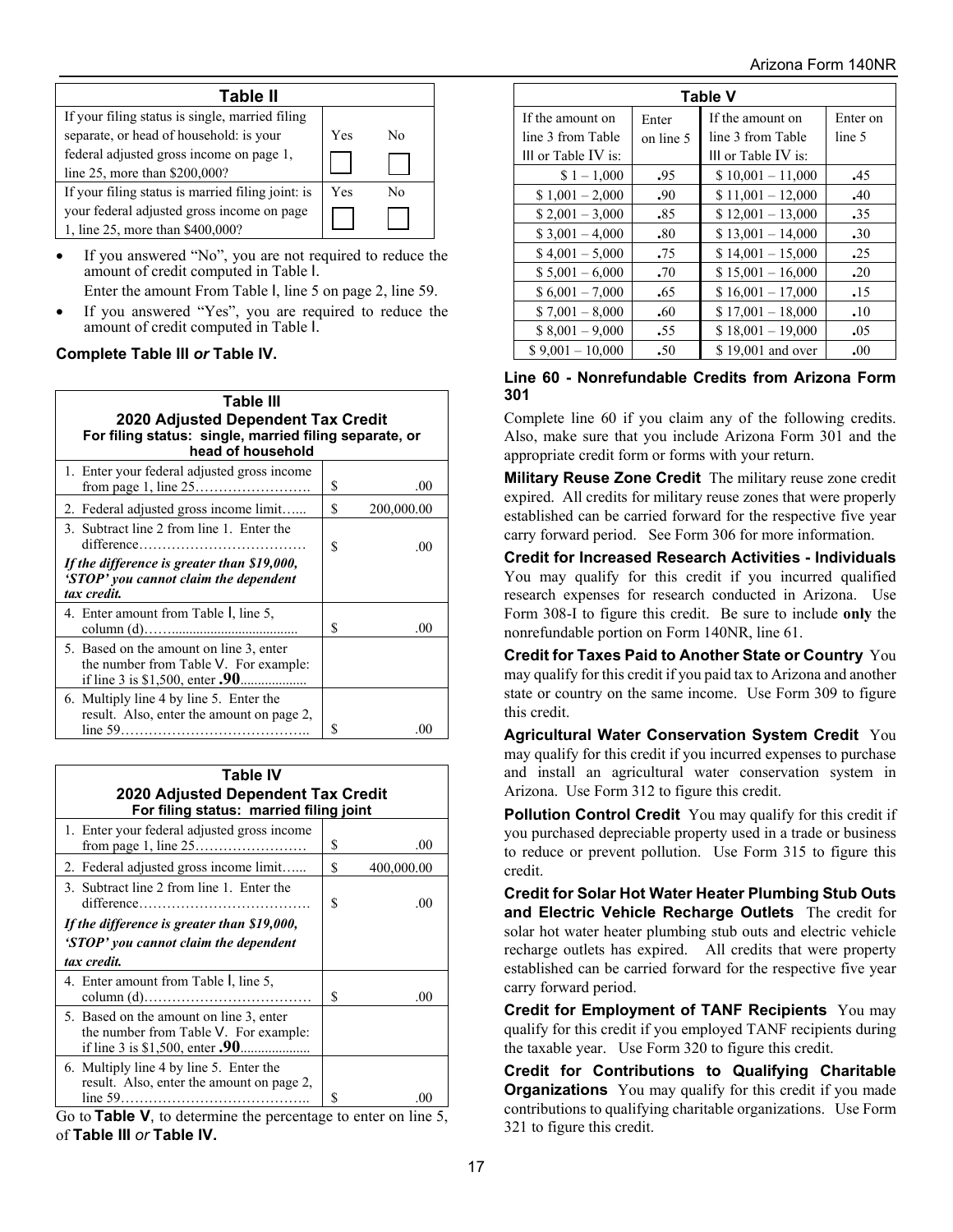**Credit for Contributions Made or Fees Paid to Public Schools** You may qualify for this credit if you paid certain fees to public schools in Arizona. Use Form 322 to figure this credit.

**Credit for Contributions to Private School Tuition Organizations** You may qualify for this credit if you made contributions to a school tuition organization that provides scholarships or grants to qualified schools. Use Form 323 to figure this credit.

**Agricultural Pollution Control Equipment Credit** You may qualify for this credit if you are involved in commercial agriculture and incurred expenses to purchase tangible personal property that is primarily used in your trade or business in Arizona to control or prevent pollution. Use Form 325 to figure this credit.

**Credit for Donation of School Site** You may qualify for this credit if you donated real property and improvements to a school district or a charter school for use as a school or as a site for the construction of a school. Use Form 331 to figure this credit.

**Credit for Employment by a Healthy Forest Enterprise**  You may qualify for this credit if you had net increases in qualified employment positions in a healthy forest enterprise. Use Form 332 to figure this credit**.**

**Credit for Employing National Guard Members** You may qualify for this credit if you are an employer who has an employee that is a member of the Arizona National Guard if the employee is placed on active duty. Use Form 333 to figure this credit.

**Credit for Business Contributions by an S Corporation to School Tuition Organizations - Individual** S corporations that make qualifying contributions of \$5,000 or more may passthrough the credit to its individual shareholders on a *pro rata* basis. See Form 335-I for more information.

**Credit for Solar Energy Devices** - **Commercial or Industrial Applications** This credit is available to taxpayers that install solar energy devices for commercial, industrial, or other nonresidential applications in Arizona. Use Form 336 to figure this credit.

**Credit for Investment in Qualified Small Businesses**  You may qualify for this credit if you made an investment in a qualified small business. Use Form 338 to figure this credit.

**Credit for Donations to the Military Family Relief Fund** You may qualify for this credit if you made a cash contribution to the Arizona Military Family Relief Fund during the taxable year. Use Form 340 to figure this credit.

**Credit for Business Contributions by an S Corporation to School Tuition Organizations for Displaced Students or Students with Disabilities – Individual** S corporations that make qualifying contributions of \$5,000 or more may pass-through the credit to its individual shareholders on a *pro rata* basis. See Form 341-I for more information.

**Renewable Energy Production Tax Credit** You may qualify for this credit if you produced electricity using renewable energy resources. Use Form 343 to figure this credit.

**Credit for New Employment** For taxable years beginning from and after June 30, 2011, you may qualify for this credit if your business had a net increase in qualified employment positions. Use Form 345 to figure this credit.

**Additional Credit for Increased Research Activities for Basic Research Payments** You may qualify for this credit for qualified basic research payments for research conducted in Arizona. Approval by the Department of Revenue is required prior to claiming this credit. Use Form 346 to figure this credit.

**Credit for Contributions to Certified School Tuition Organization (for the amounts that exceed the allowable credit on Arizona Form 323)** You may qualify for this credit if you made contributions to school tuition organization(s) that exceed the allowable credit amount on Form 323. Use Form 348 to figure this credit.

**Credit for Renewable Energy Investment & Productions for Self-Consumption by International Operations Centers** You may qualify for this tax credit if you made investment in new renewable energy facilities that produce energy for self-consumption using renewable energy resources if the power will be used primarily for an international operations center. Use Form 351 to figure this credit.

**Credit for Contributions to Qualifying Foster Care Charitable Organizations** You may qualify for this credit if you made contributions to qualifying foster care charitable organizations. Use Form 352 to figure this credit.

Compute your credit on the appropriate form. Then complete Arizona Form 301 and enter the amount from Form 301, Part 2, line 61. The amount on line 60 cannot reduce your tax below zero. These credits are not refundable credits.

Include the completed Form 301 along with any supporting documents with your return.

## **Line 61 - Balance of Tax**

Subtract line 59 and 60 from line 58. Enter the difference. If the sum of lines 59 and 60 is more than line 58, enter, "0".

## **Totaling Payments and Refundable Credits**

## **Line 62 - 2020 Arizona Income Tax Withheld**

Enter the 2020 Arizona income tax withheld as shown on Form(s) W-2 from your employer. Do not include income taxes withheld by any other state. Include the Form(s) W-2 with your return.

## **Line 63 (Boxes a, b, and c) – 2020 Arizona Estimated Tax Payments including Amount Applied from 2019 Return; and Arizona Claim of Right**

Use this line if you did one of the following:

- made estimated income tax payments to Arizona for 2020;
- applied any of your refund from your 2019 Arizona return to 2020 estimated taxes for Arizona; or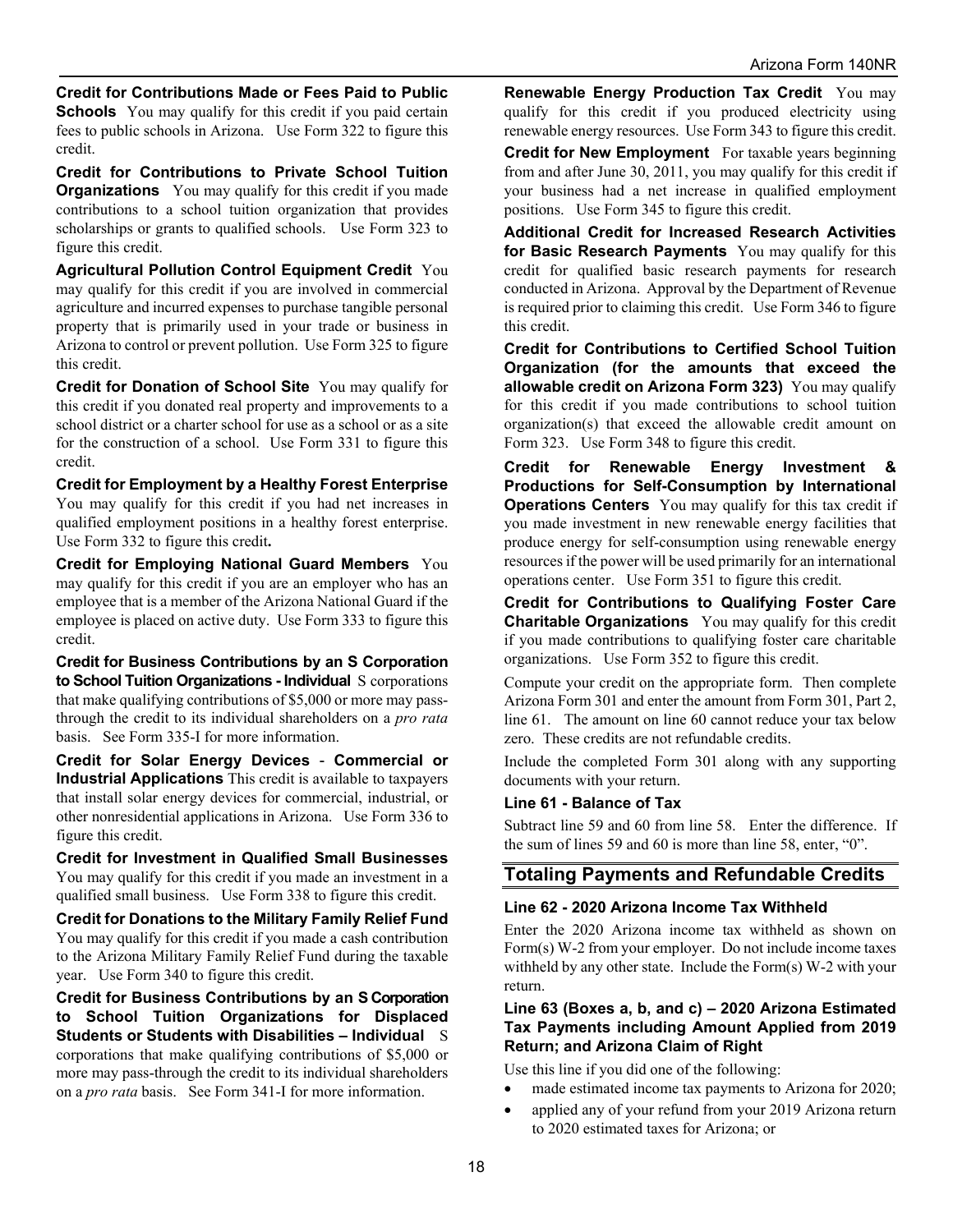• recomputed a prior year's tax under Arizona's Claim of Right provisions.

You **must** also complete and include the *Arizona Claim of Right - Individual* form(s) with your income tax return. If you fail to complete and include the form(s), the amount of your claim may be denied. The form is available on the department's website.

**Box 63a:** Enter the total amount of estimated taxes paid and/or applied to your 2020 taxes.

**NOTE:** *If you are married and made joint Arizona estimated payments for 2020, but are filing separate 2020 Arizona income tax returns, see the department's ruling ITR 02-3,* Allocating Joint Estimated Payments to Separate Returns.

**Box 63b:** Enter the amount from your Arizona *Claim of Right - Individual* form, line 8.

If you completed more than one Claim of Right form for the current taxable year, add all amounts on line 8 and enter the total in box 64b.

**NOTE:** *For more information on Arizona's Claim of Right provisions, see the department's procedure,* ITP 16-1*, Procedure for Individuals Who Restore Substantial Amounts Held Under a Claim of Right.*

**Line 63c:** Add the amounts in box 63a and box 63b and enter the total on line 63c.

#### **Line 64 - 2020 Arizona Extension Payment (Arizona Form 204)**

Use this line to report the payment you sent with your extension request or the electronic extension payment you made using www.AZTaxes.gov.

## **Line 65 - Other Refundable Credits**

Enter the total of refundable credits you are claiming from any of the following:

- Credit for Increased Research Activities Individuals, (Form 308-I)
- Credit for Qualified Facilities (Form 349)

If you enter an amount on this line, be sure you check the box or boxes to show which credit(s) you are claiming. Also, be sure to include the credit form(s) with your return.

## **Credit for Increased Research Activities - Individuals (Form 308-I)**

A portion of this credit may be refundable. You may qualify for the refundable increased research activities credit if you incurred qualified research expenses for research conducted in Arizona. For more information about this credit, and to see whether you may claim a refund of this credit, see Arizona Form 308-I.

You must include a copy of your "Certificate of Qualification" from the Arizona Commerce Authority (ACA), Form 301, and Form 308-I with your return to claim this credit.

If you are claiming a refund of the increased research activities credit from Form 308-I, enter the amount from Form 308-I, Part 5, line 32.

## **Credit for Qualified Facilities (Form 349)**

You may qualify for the refundable qualified facilities credit if you expanded or located a qualified facility in Arizona. This credit is refundable in five equal installments. Pre-approval and post-approval are required through the ACA. For more information, see Arizona Form 349.

You must include a copy of your "Certificate of Qualification" from the ACA and Form 349 with your tax return to claim this credit. If you are claiming a refund of the qualified facilities credit from Form 349, enter the amount from Form 349, Part 8, line 20.

**If you are claiming more than one of the refundable tax credits**, check the appropriate boxes and add the amounts from the credit forms together and enter the total on line 65. You may use the table to figure the amount to enter on line 65.

| 2020 - Refundable Credit Worksheet                                           |  |  |
|------------------------------------------------------------------------------|--|--|
| Enter the refundable credit from Form<br>308-I, Part 5, line 32.             |  |  |
| 2. Enter the refundable credit from Form<br>349, Part 8, line 20.            |  |  |
| 3. Add the amounts on lines 1 and 2.<br>Enter the total here and on line 65. |  |  |

## **Line 66 - Total Payments and Refundable Credits**

Line 66 is the total payments and refundable credits claimed. Add lines 62 through 65 and enter the total.

## **Figuring Your Tax Due or Overpayment**

## **Line 67 - Tax Due**

If line 61 is more than line 66, you have tax due. Subtract line 66 from line 61 and enter the amount of tax due. Skip lines 68, 69, and 70.

## **Line 68 - Overpayment**

If line 66 is more than line 61, you have an overpayment. Subtract line 61 from line 66 and enter the difference. Complete lines 69 and 70.

## **Line 69 - Amount of Line 68 to Apply to 2021 Estimated Tax**

If you want all or part of your overpayment applied to next year's Arizona estimated taxes, enter that amount on line 69.

**NOTE:** *If you apply any of the amount shown on line 68 to 2021, you cannot use that amount to pay any tax that is later found to be due for 2020. You also may not claim a refund for that amount until you file your 2021 return.*

## **Line 70 - Balance of Overpayment**

Subtract line 69 from line 68 to determine your overpayment balance before voluntary gifts and any estimated payment penalty.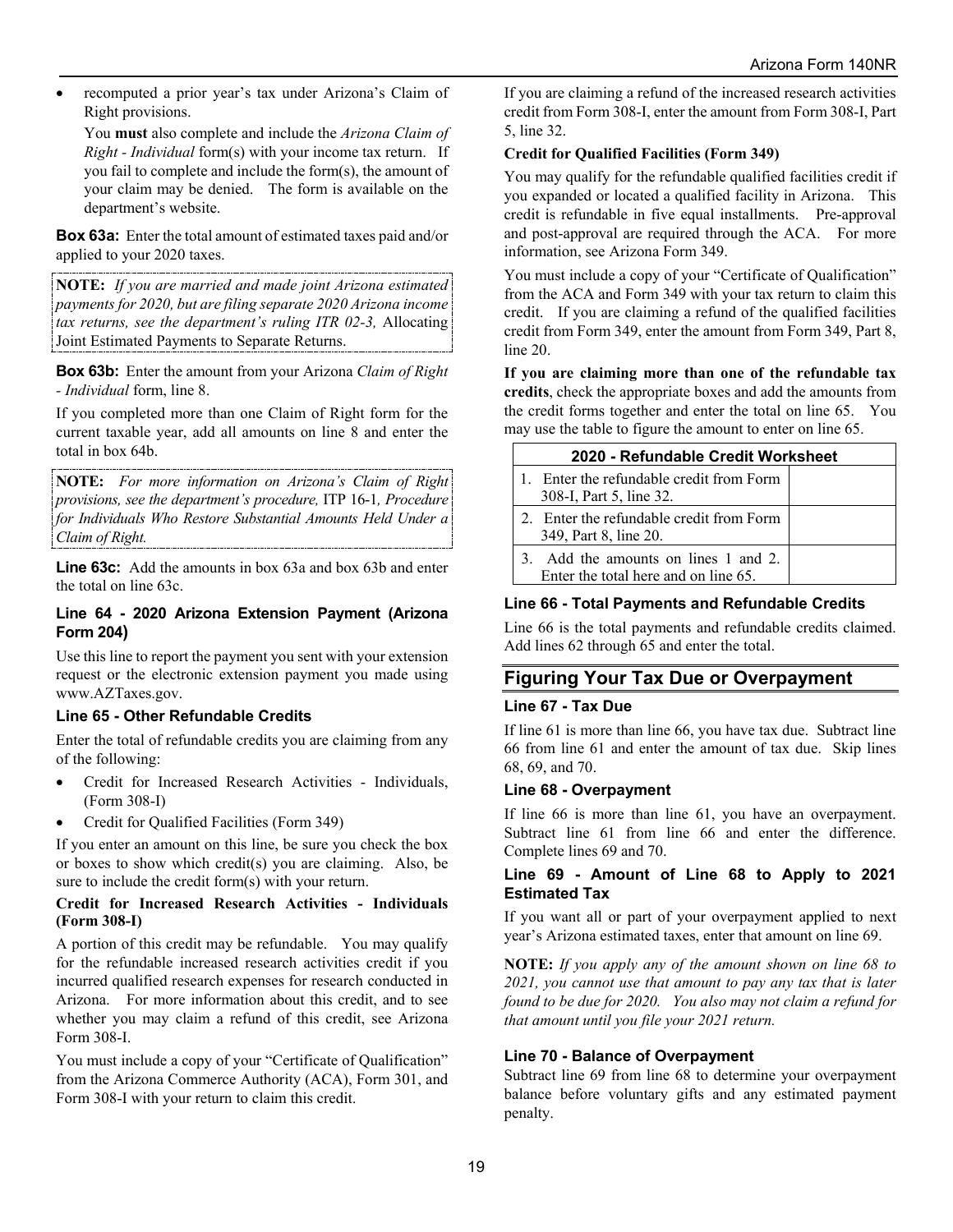## **Making Voluntary Gifts**

You can make voluntary gifts to each of the funds shown below. A gift will reduce your refund or increase the amount due with your return.

**NOTE:** *If you make a gift, you cannot change the amount of that gift later on an amended return.*

### **Line 71 - Solutions Teams Assigned to Schools Fund**

You may give some or all of your refund to the Solutions Teams Assigned to Schools Fund. You may also give more than your entire refund. If you send in additional money with your return, include that amount on line 87. Enter the amount you want to donate on line 71.

Gifts go to the Arizona Assistance for Education Fund. The Arizona Board of Education will distribute money to the Arizona Department of Education to fund solutions teams assigned to schools.

#### **Line 72 - Arizona Wildlife Fund**

You may give some or all of your refund to the Arizona Wildlife Fund. You may also give more than your entire refund. If you send in additional money with your return, include that amount on line 87. Enter the amount you want to donate on line 72.

Your gift to the Arizona Wildlife Fund helps protect wildlife in the state. Many species like bald eagles, Apache trout and black-footed ferrets benefit from your gifts to this fund. Gifts are also used to improve areas for watching wildlife statewide.

#### **Line 73 - Child Abuse Prevention Fund**

You may give some or all of your refund to the Arizona Child Abuse Prevention Fund. You may also give more than your entire refund. If you send in additional money with your return, include that amount on line 87. Enter the amount you want to donate on line 73.

Gifts go to the Arizona Child Abuse Prevention Fund. This fund provides financial aid to community agencies for child abuse prevention programs.

#### **Line 74 - Domestic Violence Services Fund**

You may give some or all of your refund to the Domestic Violence Services Fund. You may also give more than your entire refund. If you send in additional money with your return, include that amount on line 87. Enter the amount you want to donate on line 74.

Gifts go to the Domestic Violence Services Fund. This fund provides financial aid to shelters for victims of domestic violence.

#### **Line 75 - Political Gift**

You may give some or all of your refund to a political party. You may also give more than your entire refund. If you send in additional money with your return, include that amount on line 87. Enter the amount you want to donate on line 75. If you donated to a political party, complete line 82. Gifts go to one of the following political parties:

- Democratic<br>• Libertarian
- 
- Republican

#### **Line 76 - Neighbors Helping Neighbors Fund**

You may give some or all of your refund to the Neighbors Helping Neighbors Fund. You may also give more than your entire refund. If you send in additional money with your return, include that amount on line 87. Enter the amount you want to donate on line 76.

Gifts go to the Neighbors Helping Neighbors Fund. This fund provides eligible recipients with emergency aid in paying utility bills, conserving energy and weatherization.

#### **Line 77 - Special Olympics Fund**

You may give some or all of your refund to the Special Olympics Fund. You may also give more than your entire refund. If you send in additional money with your return, include that amount on line 87. Enter the amount you want to donate on line 77.

Gifts go to the Special Olympics Fund. This fund helps provide programs of the Arizona Special Olympics.

#### **Line 78 - Veterans' Donations Fund**

You may give some or all of your refund to the Veterans' Donations Fund. You may also give more than your entire refund. If you send in additional money with your return, include that amount on line 87. Enter the amount you want to donate on line 78.

Gifts go to the Veterans' Donations Fund, which may be used for veterans in Arizona.

#### **Line 79 - I Didn't Pay Enough Fund**

You may give some or all of your refund to the I Didn't Pay Enough Fund. You may also give more than your entire refund. If you send in additional money with your return, include that amount on line 87. Enter the amount you want to donate on line 79.

Gifts that you make to the I Didn't Pay Enough Fund will aid the state by going to the Arizona general fund.

#### **Line 80 - Sustainable State Parks and Roads Fund**

You may give some or all of your refund to the Sustainable State Parks and Roads Fund. You may also give more than your entire refund. If you send in additional money with your return, include that amount on line 87. Enter the amount you want to donate on line 80.

Gifts that you make to the Sustainable State Parks and Roads Fund will aid the state to operate, maintain and make capital improvements to buildings, roads, parking lots, highway entrances and any related structure used to operate state parks.

#### **Line 81 – Spaying and Neutering of Animals Fund**

You may give some or all of your refund to the Spaying and Neutering of Animals Fund. You may also give more than your entire refund. If you send in additional money with your return, include that amount on line 87. Enter the amount you want to donate on line 81

Gifts that you make to the Spaying and Neutering of Animals Fund will help to reduce pet overpopulation by sterilizing, at minimal or no cost, dogs and cats in this state, including those that are impounded and sterilized..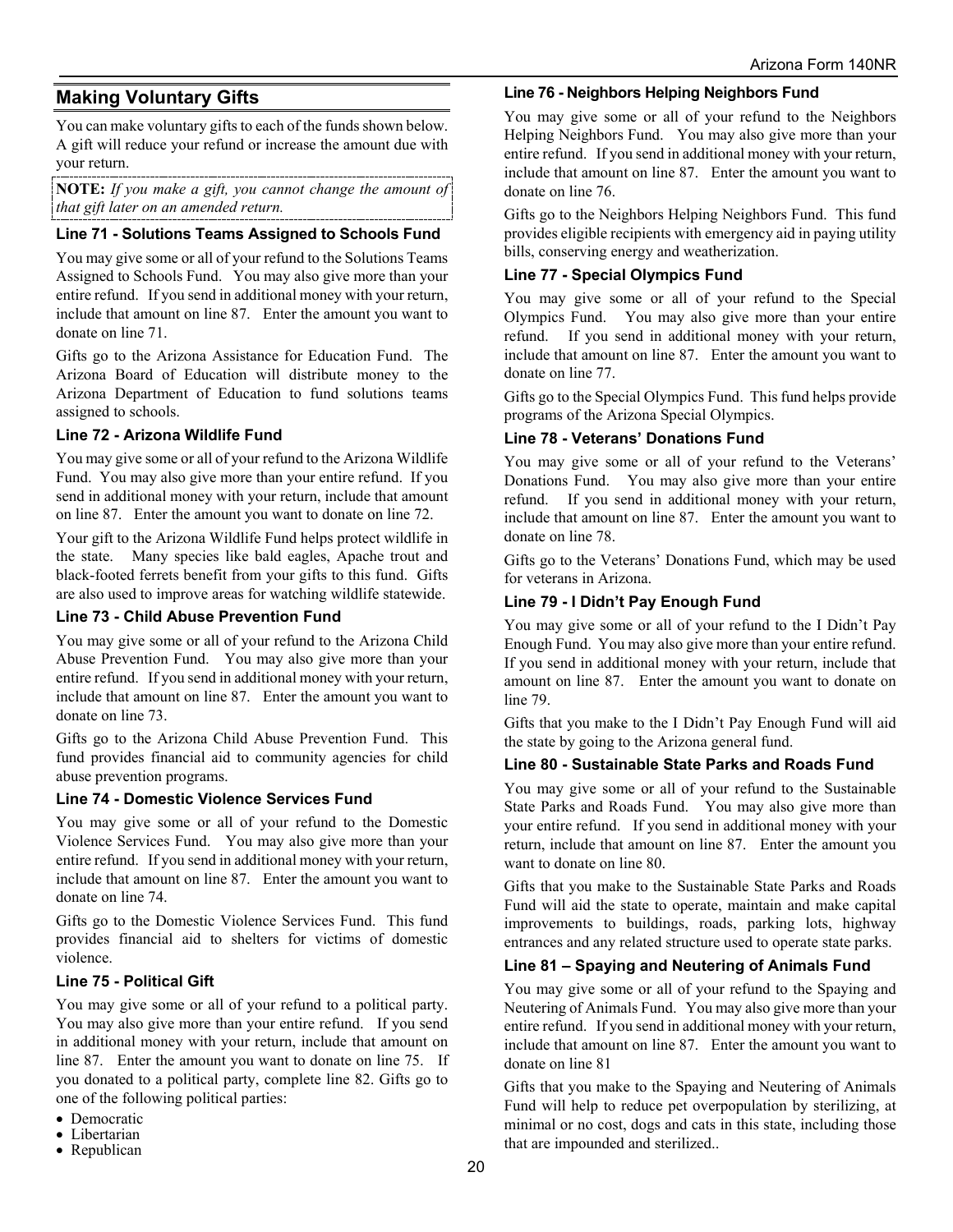#### **Line 82 - Political Party**

If you entered an amount on line 75, check the box for the political party to which you wish to give. Select only one party. If you do not select a political party, the department will return the amount on line 75.

#### **Line 83 - Estimated Payment Penalty**

| You must have made Arizona estimated income tax<br>payments during 2020 if: |                                                                               |                                                                               |  |  |  |
|-----------------------------------------------------------------------------|-------------------------------------------------------------------------------|-------------------------------------------------------------------------------|--|--|--|
| Your filing status is:                                                      | <b>AND</b><br>Your Arizona<br>gross income<br>for $2019$ was<br>greater than: | <b>AND</b><br>Your Arizona<br>gross income<br>for $2020$ was<br>greater than: |  |  |  |
| Married Filing Joint                                                        | \$150,000                                                                     | \$150,000                                                                     |  |  |  |
| Single                                                                      | \$75,000                                                                      | \$75,000                                                                      |  |  |  |
| Head of Household                                                           | \$75,000                                                                      | \$75,000                                                                      |  |  |  |
| Married Filing Separate                                                     | \$75,000                                                                      | \$75,000                                                                      |  |  |  |

**NOTE:** *Do not complete Arizona Form 221,* Underpayment of Estimated Tax by Individuals*, if the amount on Form 140NR, line 62, is more than the amount on Form 140NR, line 61.* 

An individual who fails to make the required estimated payments is subject to penalty on any estimated tax payment that is late or underpaid.

Complete and include Form 221 to determine if any penalty is due. Enter the total penalty from Form 221.

#### **If you report as a farmer or fisherman for federal purposes**, you were not required to make estimated payments during 2020 if the following apply:

- 1. You are a calendar year filer. You file your Arizona return by March 1, 2021. You pay in full the amount stated on your return as owed.
- 2. You are a fiscal year filer. You file your Arizona return by the first day of the third month after the end of your fiscal year. You pay in full the amount stated on your return as owed.

#### **If the above applies, check box 842 on line 84 and do not complete Form 221.**

#### **Line 84 - Box 841 through Box 843**

**Box 841:** check if any of the following applies to you.

- 1. You checked the box on line 1 of Form 221.
- 2. You completed the annualized income worksheet on Form 221.
- 3. You elected to be treated as a nonresident alien on your federal income tax return. You made three estimated payment installments. Your first installment equaled 50% of the total of all of your required installments.
- **Box 842:** check if you are an individual who for federal purposes reports as a farmer or fisherman.
- **Box 843:** check if you completed and are including Form 221. **Line 85** -

## **Figuring Your Refund or Amount Owed**



You can get your refund quicker when you *e-file* and use direct deposit.

#### **Line 86 - Refund**

Subtract line 85 from line 70. Enter your refund on line 86 and skip line 87. If less than zero, enter amount owed on line 87.

If you owe money to any Arizona state agency, court, county, incorporated city or town and certain federal agencies, your refund may go to pay some of the debt. If so, the department will let you know by letter.

**TAX TIP:** *If you change your address before you get your refund, let the department know. Include your SSN in your letter. Write to:* 

*Refund Desk Arizona Department of Revenue PO Box 29216, Phoenix, AZ 85038-9216* 

## **Direct Deposit of Refund**

Complete the direct deposit line if you want us to directly deposit the amount shown on line 87 into your account at a bank or other financial institution (such as a mutual fund, brokerage firm or credit union) instead of sending you a check.

**NOTE:** *Check the box on line 86A if the direct deposit will ultimately be placed in a foreign account. If you check box 86A, do not enter your routing or account numbers.* 

*If this box is checked, we will not direct deposit your refund. We will mail you a check instead.* 

## **Why Use Direct Deposit?**

- You will get your refund fast even faster if you e-file!
- Payment is more secure
- There is no check to get lost.
- It is more convenient.
- No trip to the bank to deposit your check.
- It saves tax dollars. A refund by direct deposit costs less to process than a check.

**NOTE:** *We are not responsible for a lost refund if you enter the wrong account information.* 

*Check with your financial institution to get the correct routing and account numbers and to make sure your direct deposit will be accepted.*

Add lines 71 through 81 and 83. Enter the total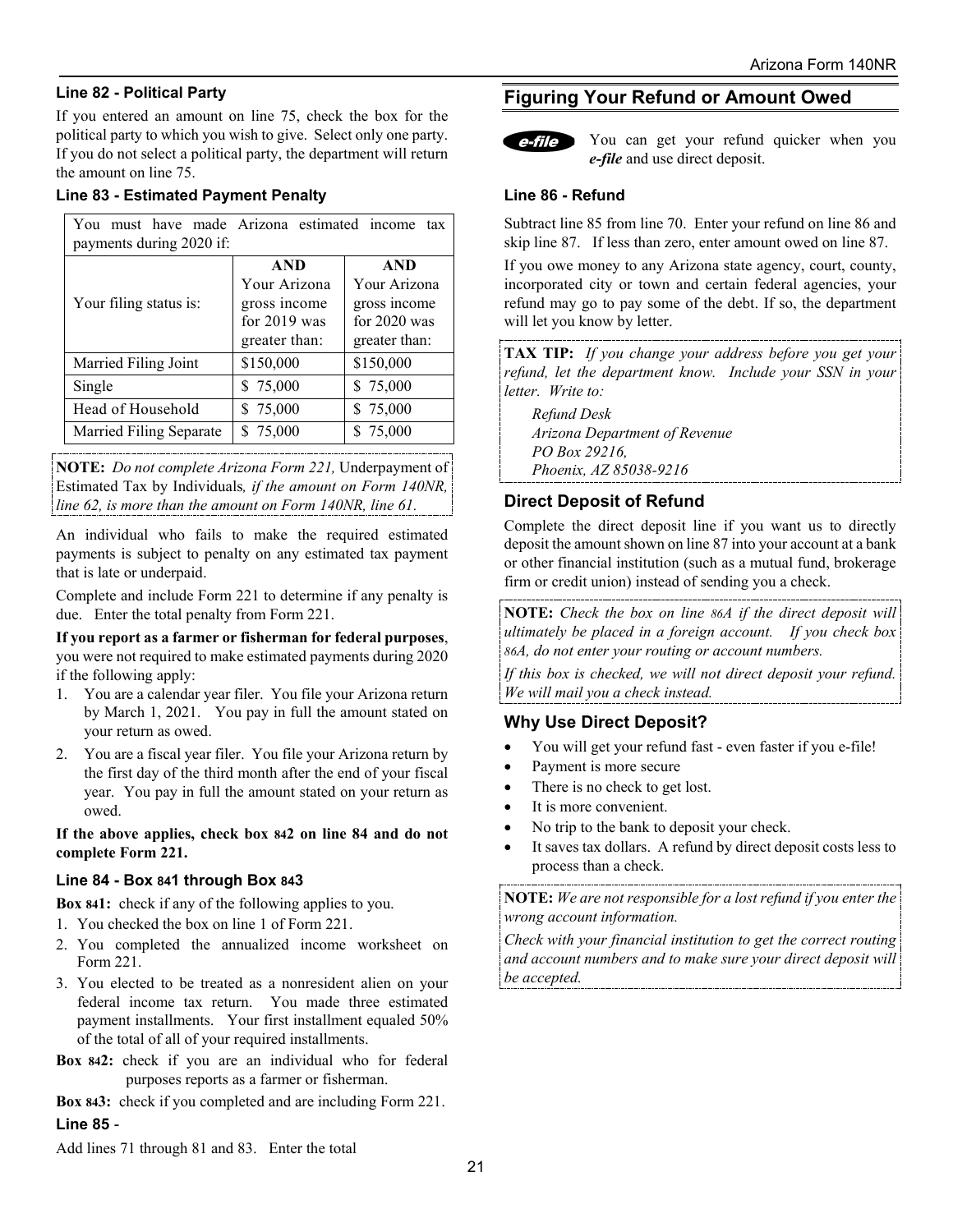## **Routing Number**

#### **MAKE SURE YOU ENTER THE CORRECT ROUTING NUMBER.**

The routing number must be nine digits. The first 2 digits must be 01 through 12 or 21 through 32. Otherwise, the direct deposit will be rejected and a check will be mailed instead. On the sample check, the routing number is 250250025.

#### **Sample Check**



Note: The routing and account numbers may be in different places on your check

Your check may state that it is payable through a financial institution different from the one at which you have your checking account. If so, **do not** use the routing number on that check. Instead, contact your financial institution for the correct routing number to enter.

## **Account Number**

### **MAKE SURE YOU ENTER THE CORRECT ACCOUNT NUMBER.**

The account number can be up to 17 characters (both numbers and letters). **DO NOT** include hyphens, spaces, or special symbols. Enter the number from left to right and leave any unused boxes blank. On the sample check, the account number is 20202086. Be sure **not** to include the check number.

**NOTE**: *If the direct deposit is rejected, a check will be mailed instead*.

## **Line 87 - Amount Owed**

Add lines 67 and 85. Enter the amount you owe on line 87. If you are making voluntary gifts on lines 71 through 81 in excess of your overpayment, enter the difference on line 87. You may pay only with a check, electronic check, money order, or credit card.

#### **Check or money order**

**NOTE:** *Include your check or money order with your return*. *Please do not send cash.*

Make your check payable to Arizona Department of Revenue. Write your SSN and tax year on the front of your check or money order. The department cannot accept checks or money orders in foreign currency. You must make payment in U.S. dollars. It may take 2-3 weeks for your payment to process.

The Department of Revenue may charge you \$50 for a check returned unpaid by your financial institution.

## **Electronic payment from your checking or savings account**

You can make an electronic payment from your checking or savings account to pay your balance due for 2020. There is no fee to use this method. To make an electronic payment, go to www.AZTaxes.gov and click on the "Make a Payment" link.

Be sure to enter the correct routing number and account number for your checking or savings account. You will be charged a \$50 NSF (non-sufficient funds) fee if you provide an incorrect routing number or an incorrect account number. Check with your financial institution to get the correct routing and account numbers.

The "E-Check" option in the "Payment Method" drop-down box will debit the amount from the checking or savings account that you specify. If you make an electronic payment from your checking or savings account, you will receive a confirmation number. **Please keep this confirmation number as proof of payment.**

**NOTE:** *You may not make an electronic payment from your checking or savings account if the payment will ultimately be coming from a foreign account. In this case, you must pay by check or money order.* 

#### **Credit card payment**

You can pay with your American Express, Discover, Visa, or MasterCard. Go to www.AZTaxes.gov and click on the "Make a Payment" link and choose the credit card option. This will take you to a third party vendor site (provider). The provider **will charge** you a convenience fee based on the amount of your tax payment. The provider will tell you what the fee is during the transaction; you will have the option to continue or cancel the transaction.

If you complete the credit card transaction, you will receive a confirmation number. **Please keep this confirmation number as proof of payment.**

## **Installment Payments**

If you cannot pay the full amount shown on line 87 when you file, you may request to make monthly installment payments. Complete Arizona Form 140-IA and mail the completed form to the address on the Form 140-IA. **Do not mail Form 140**-**IA with your income tax return.** You may obtain Arizona Form 140-IA from our website.

If you cannot pay the full amount shown on line 87, you will be charged interest and may be charged a late payment penalty on the tax not paid by April 15, 2021. To limit the interest and penalty charges pay as much of the tax as possible when you file your return.

## **Sign Your Return**

You must sign your return. If married filing a joint return, both you and your spouse must sign even if only one had income. Form 140NR is not considered a valid return unless you sign it. The department cannot mail a refund check without proper signatures on the return.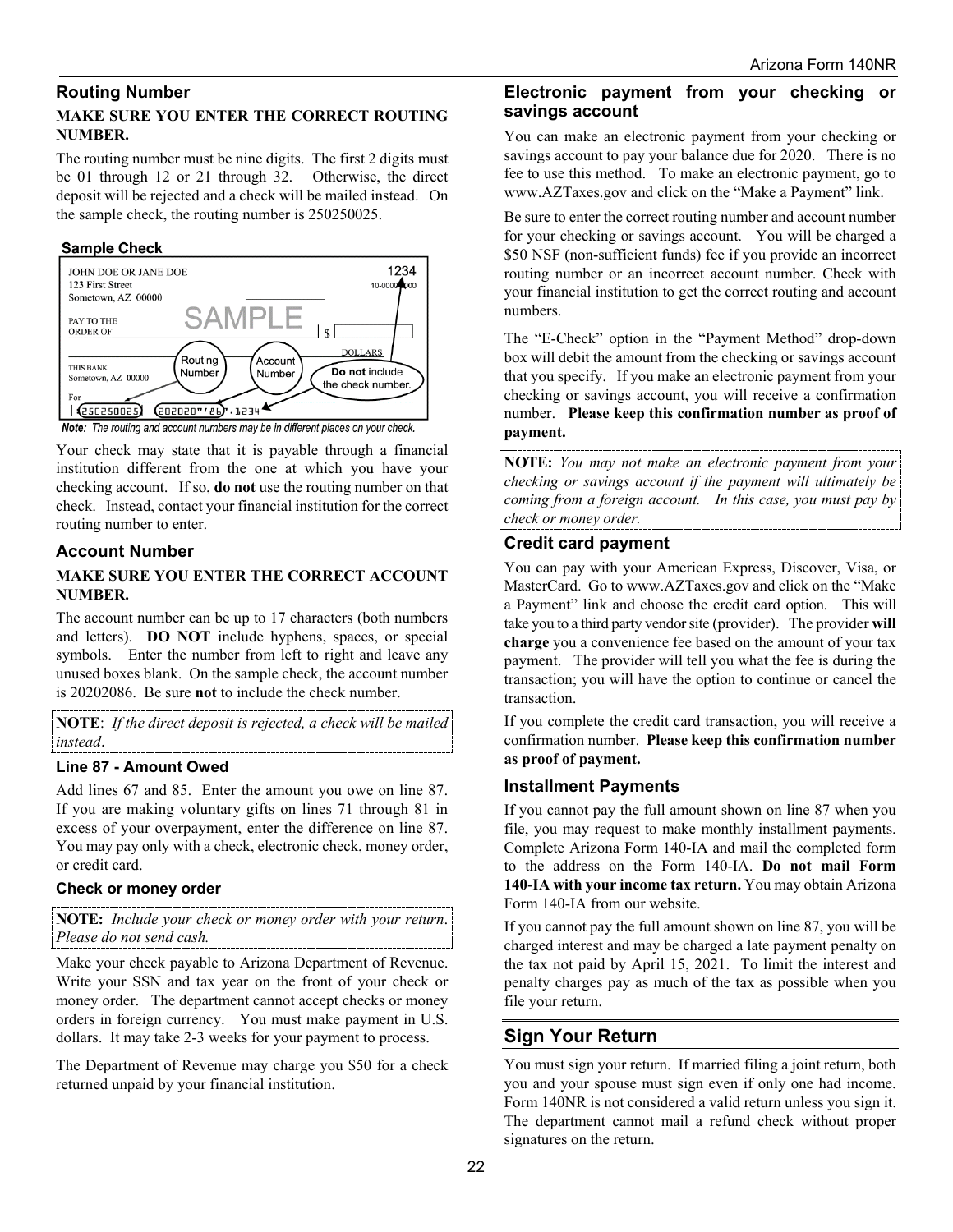## **Instructions Before Mailing**

- **DO NOT** *STAPLE* **YOUR RETURN. DO NOT STAPLE ANY SCHEDULES, DOCUMENTS OR PAYMENT TO YOUR RETURN.**
- Make sure your SSN is on your return.
- Be sure you enter your daytime telephone number in the space provided on the front of your return.
- Check to make sure that your math is correct. A math error can cause delays in processing your return.
- Check the **boxes** to make sure you filled in all required boxes.
- If you requested a filing extension, make sure that you check box 82F (above your name) on page 1 of the return.
- Sign your return and have your spouse sign, if filing jointly.
- Write your SSN and tax year on the front of your check or money order. Include your payment with your return.
- Do **not** include correspondence with your return.

## **Mailing Your Return**

If you are mailing your return, be sure to include Form 140NR, pages 1 and 2 and any other required forms. Place pages in the following order:



- If mailing more than one tax return, please use separate envelopes for each return.
- If you are mailing your return, make a copy before mailing. Also make a copy of any forms and schedules that you are including in with your return. Keep the copies for your records. Be sure that you mail the original and not a copy.

Include Form(s) W-2, W-2G, 1099-R, 1099-NEC, and 1099-G, after the last page of your return *only* if these forms show Arizona income tax withholding.

## **Where Should I Mail My Return?**

If you are **including a payment** with this return, mail the return to:

Arizona Department of Revenue PO Box 52016 Phoenix, AZ 85072-2016

If you are **expecting a refund, or owe no tax**, or **owe tax but are not including a payment**, mail the return to:

Arizona Department of Revenue PO Box 52138 Phoenix, AZ 85072-2138

## **Make sure you put enough postage on the envelope**

The U.S. Post Office or United States mail service must postmark your return or extension request by midnight April 15, 2020.

The term "United States mail" includes any private delivery service designated by the United States Secretary of the Treasury pursuant to IRC § 7502(f) and the term "postmark" includes any date recorded or marked by any such designated delivery service.

An income tax return that is mailed to the department is timely filed if it is delivered on or before its due date. Additionally, if the envelope or wrapper containing the return sent through the United States mail bears a postmark of the United States mail and that tax return is delivered to the department after its due date that return will be considered timely filed if **all** of the following apply:

- 1. The return was deposited in an official depository of the United States mail;
- 2. The date of the postmark is no later than the due date;
- 3. The return was properly addressed; and
- 4. The return had proper postage.

If the envelope or wrapper containing a return sent through the United States mail bears a private meter postmark made by other than the United States mail, the return is treated as timely filed if both of the following apply:

- 1. The private meter postmark bears a date on or before the due date for filing; and
- 2. The return is received no later than the time it would ordinarily have been received from the same point of origin by the same class of U.S. postage. If the return is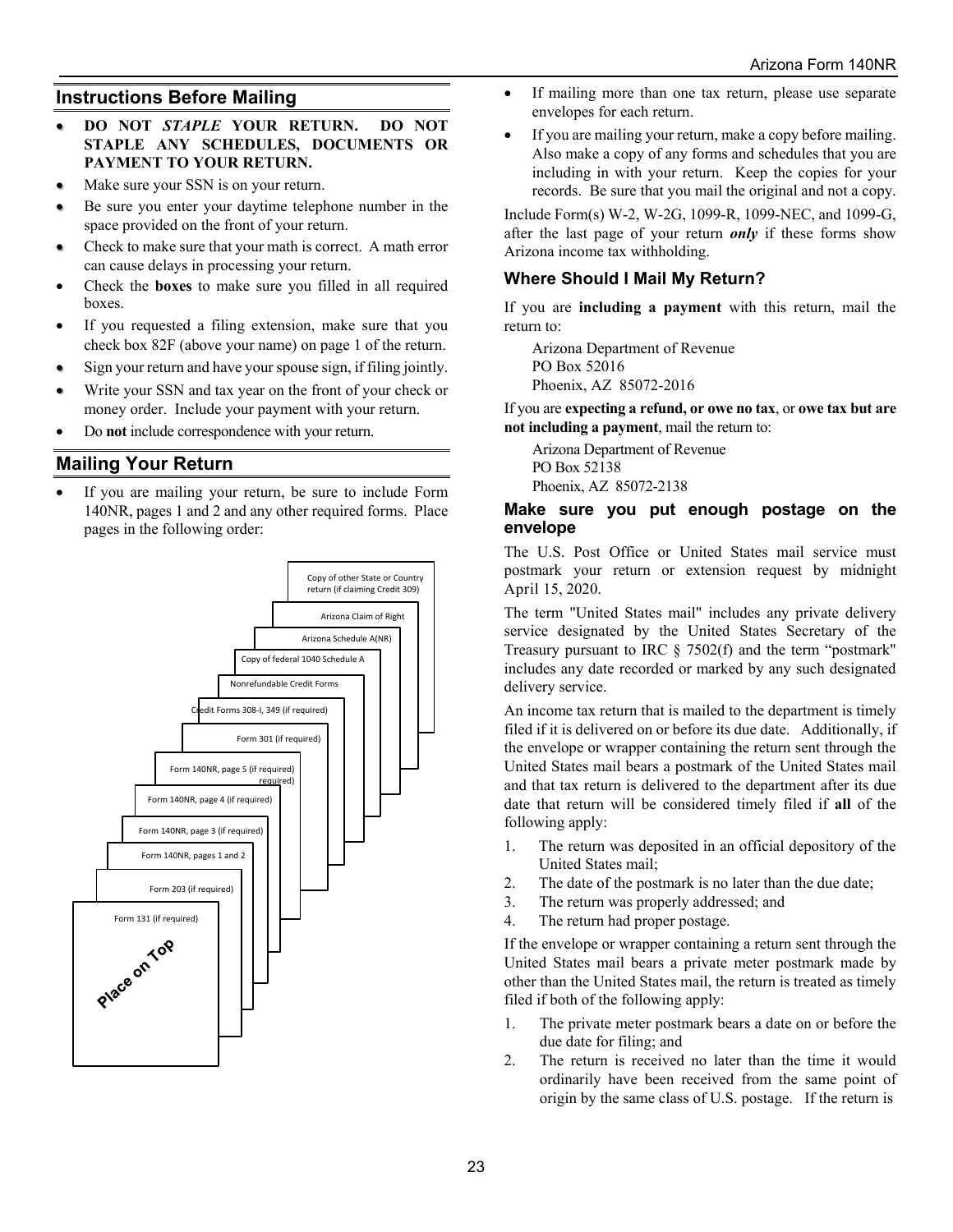received by the department within five business days of the private meter postmark date the department will consider this requirement satisfied.

You may also use certain private delivery services designated by the IRS to meet the "timely mailing as timely filed" rule. For more information, see the department's ruling, GTR 16-1, *Timely Filing of Income or Withholding Tax Returns Through the United States Mail.*

## **How Long to Keep Your Return**

You must keep your records as long as they may be needed for the administration of any provision of Arizona tax law. Generally, this means you must keep records that support items shown on your return until the period of limitations for that return runs out.

The period of limitations is the period of time in which you can amend your return to claim a credit or refund or the department can assess additional tax. A period of limitations is the limited time after which no legal action can be brought. Usually, this is four years from the date the return was due or filed.

In some cases, the limitation period is longer than four years. The period is six years from when you file a return if you underreport the income shown on that return by more than 25%. The department can bring an action at any time if a return is false or fraudulent, or you do not file a return. To find out more about what records you should keep, see federal Publication 552.

## **Where's My Refund?**

You can check on your refund by visiting www.azdor.gov or www.AZTaxes.gov and clicking on "*Where's my refund?*" or you may call one of the numbers listed on page 1 of these instructions. Before you call, be sure to have a copy of your 2020 tax return on hand. You will need to know your SSN, your filing status, and your 5-digit ZIP Code.

## **Contacting the Department**

Your tax information on file with the department is confidential. If you want the department to discuss your tax matters with someone other than yourself, you must authorize the department to release confidential information to that person.

You may use Arizona Form 285 to authorize the department to release confidential information to your appointee. See Form 285 for details.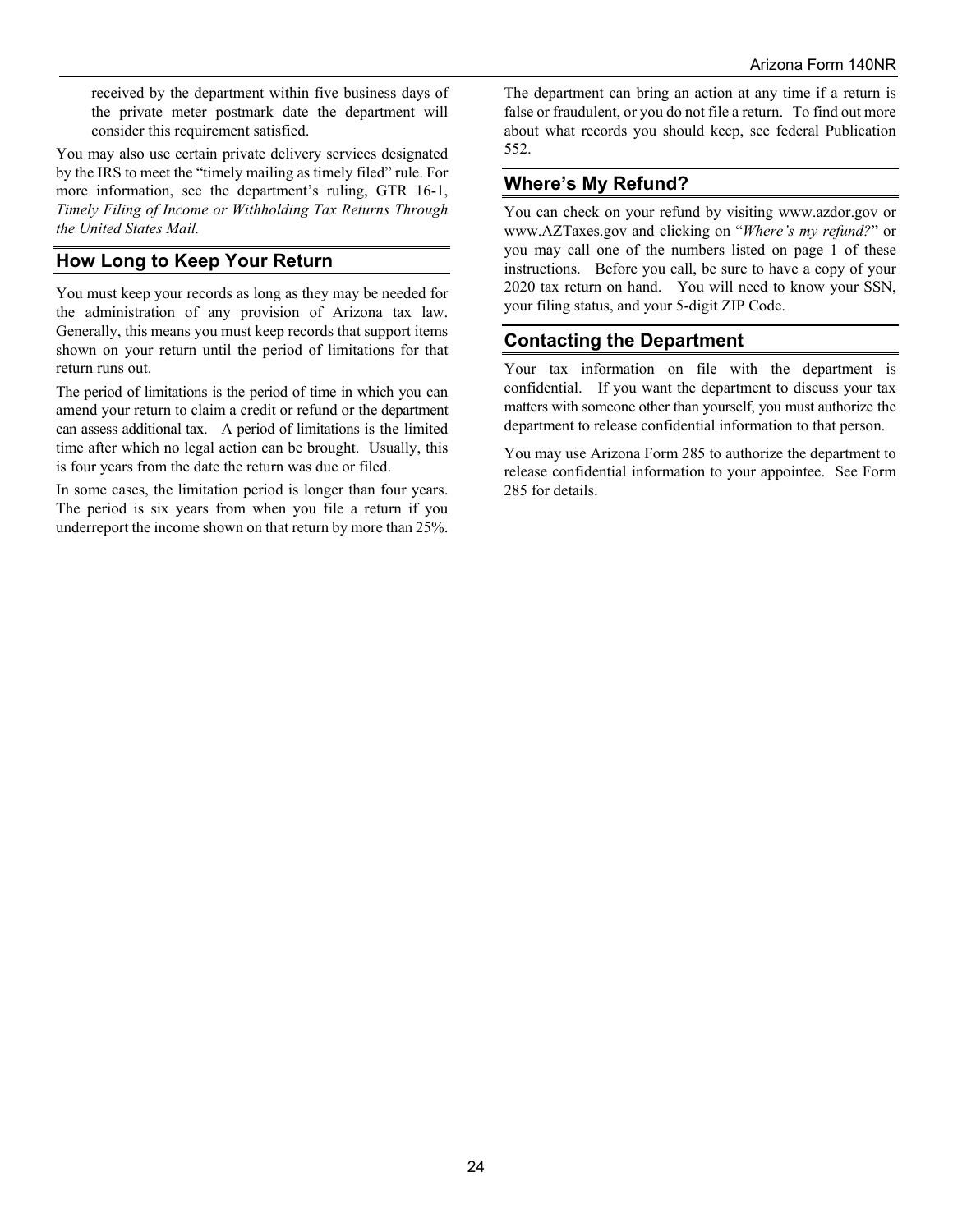## **Worksheet for Net Long-Term Capital Gain Subtraction for Assets Acquired** *After* **December 31, 2011**

2020 Original return | 2020 Amended return

#### **IMPORTANT**

**As a nonresident, you may include in your computation only net long-term capital gains from qualifying assets acquired from Arizona sources.** 

- If you cannot determine the acquisition date of an asset, including mutual funds, the long-term capital gain from that asset does not qualify for the allowable subtraction. For the purpose of the allowable subtraction, these assets are considered to have been acquired before January 1, 2012.
- An asset acquired by gift or inheritance is considered acquired on the date if was acquired by gift-giver or the deceased individual.
- If you receive form(s) 165 Schedule K-1 from a partnership, 120S Schedule K-1 from an S corporation , or 141AZ Schedule K-1 from an estate or trust, be sure to include those qualifying net long-term capital gain amounts in you computation.

## **Do not include any short-term capital gain or (loss) in this worksheet**

| 1. | Total Net Long-Term Capital Gain or (loss) reported on federal Form 1040 and                       |  |    |  |    |    |
|----|----------------------------------------------------------------------------------------------------|--|----|--|----|----|
|    |                                                                                                    |  |    |  | 00 |    |
| 2. | Enter the amount included on Arizona Form 140NR, line 38, from                                     |  |    |  |    |    |
|    | net long-term capital gain derived from investment in qualified                                    |  |    |  |    |    |
|    |                                                                                                    |  | 00 |  |    |    |
| 3. | Enter the amount included on Arizona Form 140NR, line 39, from                                     |  |    |  |    |    |
|    | net long-term capital gain derived from exchange of one kind of                                    |  |    |  |    |    |
|    |                                                                                                    |  | 00 |  |    |    |
| 4. | Enter the amount included on Form 140NR, line 30, for net long-                                    |  |    |  |    |    |
|    | term capital loss derived from exchange of one kind of legal tender                                |  |    |  |    |    |
|    |                                                                                                    |  | 00 |  |    |    |
| 5. | 00                                                                                                 |  |    |  |    |    |
| 6. |                                                                                                    |  |    |  |    | 00 |
| 7. |                                                                                                    |  |    |  |    | 00 |
| 8. | Allowable subtraction for net long-term capital gain from assets acquired after December 31, 2011: |  |    |  |    |    |
|    |                                                                                                    |  |    |  |    | 00 |

- If the amount on line 8 is positive, you have a net long-term capital gain from assets acquired *after* December 31, 2011. Enter the amount on Form 140PY, line 37.
- If the amount on line 8 is zero or negative, you do not qualify to take the allowable subtraction. Enter "0" on Form 140PY, line 37.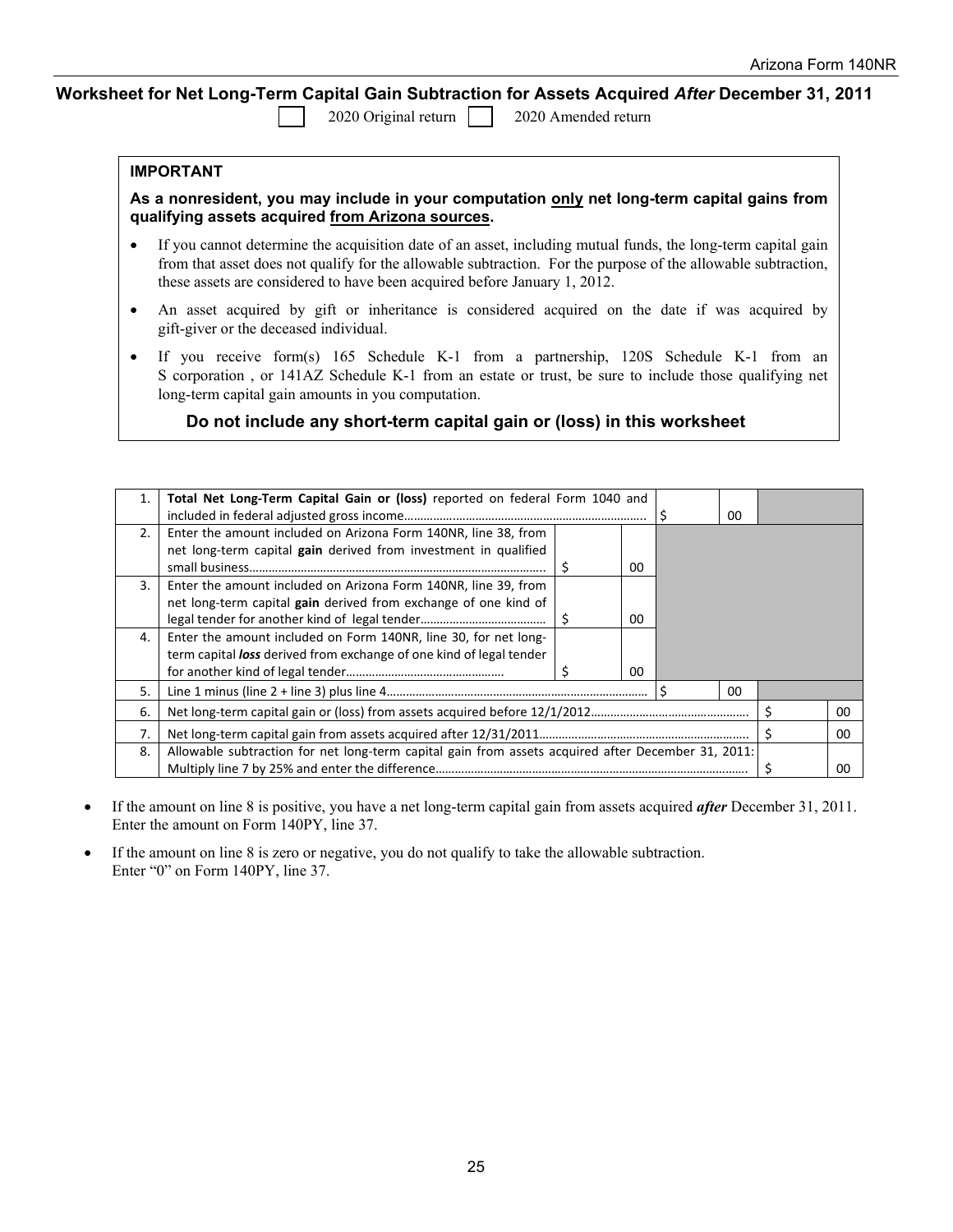# **How to Complete a Composite Nonresident Personal Income Tax Return**

## **Do You Qualify to File a Composite Nonresident Return?**

For a list of qualifications and additional filing information, see the department's ruling, ITR 16-2, *Composite Individual Income Tax Returns.*

If you are a Partnership or an S corporation and qualify to file an Arizona composite return on behalf of your nonresident individual partners or nonresident individual shareholders, follow the instructions below to complete a composite nonresident personal income tax return on Form 140NR.

**REMINDER:** *As required by ITR 16-2, a comprehensive schedule for all members of the return must be included with the composite tax return, when filed. See ITR 16-2 (page 4, item #5) for a list of information the schedule must contain.*

*The aggregate amounts of income and tax liability for all participating members are reported on page 2 of the return.*

## **Entering Entity Name, Address, and Employer Identification Number**

## **Lines 1, 2, and 3 –**

Enter the entity's name, address employer identification number (EIN). The entity filing the return should enter its EIN in place of the SSN. For example if the entity's EIN is 98-7654321, the entity would enter its EIN as 987-65-4321.

## **Box 13 - Composite Return**

Be sure to check box 13 on page 1 of the return.

## **Lines 14 through 54 -**

Do *not* enter any information or amounts on lines 14 through 54. Go to line 55.

## **Line 55 - Arizona taxable Income**

Enter the aggregate taxable income for all members of the composite return.

## **Lines 56 through 60 -**

Skip lines 56 through 60. Go to line 61

## **Line 61 - Balance of Tax**

Enter the aggregate tax due from all members of the composite return.

## **Line 62 – 2020 AZ income tax Withheld**

Do not enter an amount on line 62.

**NOTE:** *If any individual partner or shareholder had Arizona income tax withheld from Arizona sourced income, that individual must file his/her own nonresident tax return to report the amount of income tax withheld.*

*In this case, the individual cannot be included in the composite return.* 

## **Line 63 – 2020 AZ Estimated Tax Payment**

**NOTE:** *If any individual partner or shareholder made an estimated tax payment, that individual must file his/her own nonresident tax return to claim that estimated tax payment.* 

*In this case, the individual cannot be included in the composite return.* 

Complete this line if the filing entity did any of the following:

- Made estimated income tax payments to Arizona for 2020.
- Applied any of the refund from the 2019 Arizona composite nonresident return to 2020 estimated taxes for Arizona.

## **Line 64 - 2020 Extension Payment (Form 204)**

Complete line to report a payment the filing entity sent with an extension request or the electronic extension payment the entity made using www.AZTaxes.gov.

## **Line 65 -**

Do *not* enter an amount on line 65. Go to line 66.

## **Line 66 - Total Payments**

Add lines 63 and 64. Enter the total.

#### **Line 67 - Tax Due**

If line 61 is more than line 66, there is tax due. Subtract line 66 from line 61 and enter the amount of tax due. Skip lines 68 through 86. Enter this amount on line 87.

## **Line 68 - Overpayment**

If line 66 is more than line 61, there is an overpayment. Subtract line 61 from line 66 and enter the difference. Complete lines 69 and 70.

#### **Line 69 - Amount of Line 68 to Apply to 2021 Estimated Tax**

If the entity wants all or part of its overpayment applied to next year's Arizona estimated taxes, enter that amount on line 69.

**NOTE:** *If the entity applies any of the amount shown on line 68 to the 2021 composite return, the entity cannot use that amount to pay any tax that is later found to be due for 2020. The entity also may not claim a refund for that amount until the entity files its 2021 return.*

#### **Line 70 - Balance of Overpayment**

Subtract line 69 from line 68 to determine the entity's overpayment. Enter this amount on line 86.

## **Lines 71 through 85 -**

Skip lines 71 through 85. Go to line 86.

## **Figuring the Refund or Amount Owed**

## **Line 86 - Refund**

Enter the overpayment from line 70 and skip line 87.